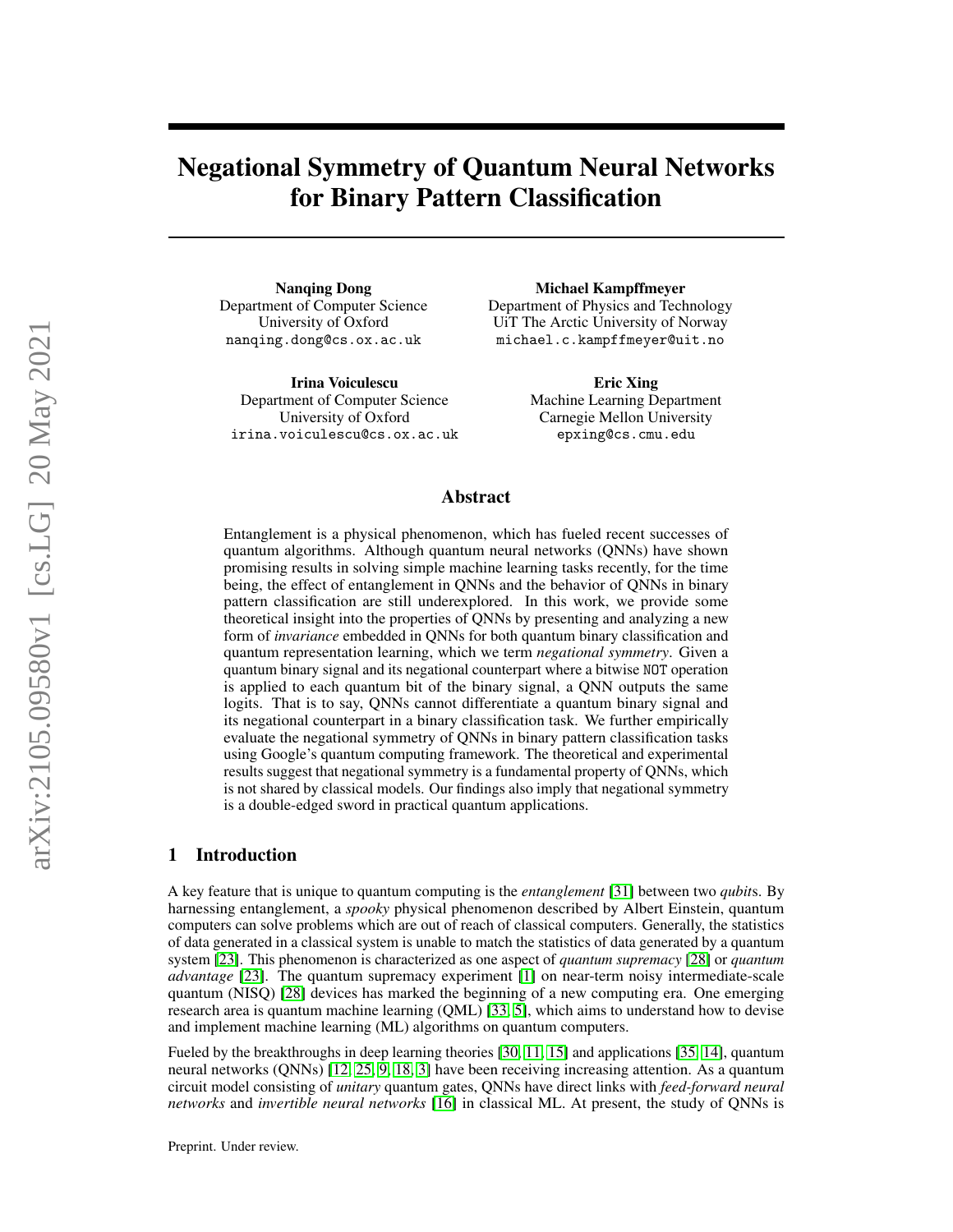still in an exploratory phase as QNNs have not shown quantum supremacy in solving classical ML tasks. However, QNNs can be easily integrated with quantum devices and quantum data, which gives them unparalleled advantages in quantum applications without access to complex classical computing systems. This is often ignored when comparing QNNs with classical models. Moreover, although it appears that we can easily manipulate the conversion between classical and quantum data, the situation in a real quantum device is much more complicated than the simulated study. For example, the *No-Cloning Theorem* [\[36\]](#page-16-7) states that quantum data cannot be copied, which means that, for certain QML tasks, the quantum data cannot be converted for classical models. Thus, researchers are eager to peep into the blackbox of QNNs and to analyze the properties of these models.

While invariances of classical neural networks (NNs) have been the topics of active research [\[2,](#page-15-10) [6,](#page-15-11) [17\]](#page-15-12), invariances in QNNs are still unexplored. In this work, we provide insights into a new form of invariance inherent in QNNs. We find that QNNs feature two kinds of symmetries for binary classification and the auxiliary representation learning tasks with quantum binary signals as the input. A quantum binary signal (e.g. a binary pattern) contains only  $|0\rangle$  and  $|1\rangle$ , which is analogous to 0 and 1 (or black and white) in a classical setting. In this work, the term *negational* refers to the negation in bitwise operation or logical operation. The negational transformation of a binary pattern is equivalent to applying a NOT gate (negation operation) to all bits, i.e. flip all bits. Here, we present two major findings. First, given a (quantum) binary pattern, a QNN with Z-measurement makes the same prediction for a binary pattern and its negational counterpart. Second, with the proposed quantum representation learning, we find that the learned feature vectors of a binary pattern and its negational counterpart are two opposite vectors. Essentially, QNNs are mathematical functions. Inspired by classical functional analysis<sup>[1](#page-1-0)</sup>, we denote this new invariance as *negational symmetry*, which is a fundamental property of QNNs because of quantum entanglement.

The main purpose of this work is to introduce and analyze the negational symmetry. We mathematically show this invariance when the input are binary signals, thus the theoretical results are independent of a particular dataset or model (i.e. the negational symmetry is independent of the parameters of QNNs), and empirically validate it with a simulated binary pattern classification task. Our experimental results validate that, in contrast to classical NNs, negational symmetry occurs in QNNs. While our study suggests that QNNs could be a new research direction in binary signal processing, our empirical results also show that the negational symmetry is a double-edged sword in practical quantum applications. More specifically, if a binary pattern and its negational counterpart encode different information, a QNN with quantum circuits entangled is not able to separate them.

Our contributions are fourfold: (1) we formalize, prove, and analyze the negational symmetry of QNNs in quantum binary classification, (2) we propose a representation learning framework for QNNs and generalize the negational symmetry to it; (3) we evaluate the negational symmetry in binary pattern classification on a quantum simulator; (4) we discuss the advantages and disadvantages of negational symmetry in potential applications.

# 2 Quantum Binary Classification

### <span id="page-1-2"></span>2.1 Problem Formulation

For simplicity and without loss of generality, we address the binary classification problem, which is a fundamental task in QML [\[12,](#page-15-5) [13\]](#page-15-13). In this work, a quantum system is a composite of two systems, namely the *input register* and the *output register*. Given a training dataset  $\mathcal{D}_S = \{(\ket{\bm{x}_j}, y_j)\}_{j=1}^n$ ,  $|x\rangle = |x_1\rangle \otimes |x_2\rangle \cdots \otimes |x_N\rangle$  is a N-qubit quantum state for the input register, where  $|x\rangle =$  $\alpha|0\rangle + \beta|1\rangle$ ,  $\alpha, \beta \in \mathbb{C}, |\alpha|^2 + |\beta|^2 = 1$  $\alpha, \beta \in \mathbb{C}, |\alpha|^2 + |\beta|^2 = 1$  $\alpha, \beta \in \mathbb{C}, |\alpha|^2 + |\beta|^2 = 1$ .  $y \in \{-1, 1\}$  is the binary label.<sup>2</sup> The output register is just a *readout* qubit. We prepare the readout qubit as  $|1\rangle$ . So the input state of the quantum system is  $|1, x\rangle = |1\rangle \otimes |x\rangle.$ 

<span id="page-1-0"></span><sup>&</sup>lt;sup>1</sup>In a classical 2D Cartesian system, given a function f and a variable x, if we have  $f(x) = f(-x)$ , then we say f is symmetric to the line  $x = 0$  or f has reflectional symmetry. If we have  $f(x) = -f(-x)$ , then we say f is symmetric to the origin point  $(0, 0)$  or f has rotational symmetry. The same logic applies in high-dimensional systems with function  $f : \mathbf{R}^N \mapsto \mathbf{R}^M$  and N-dimensional vector x.

<span id="page-1-1"></span><sup>&</sup>lt;sup>2</sup>We define y as an integer in a hybrid quantum-classical (HQC) system. In a pure quantum system, y can also be defined as  $|y\rangle \in \{ |0\rangle, |1\rangle \}.$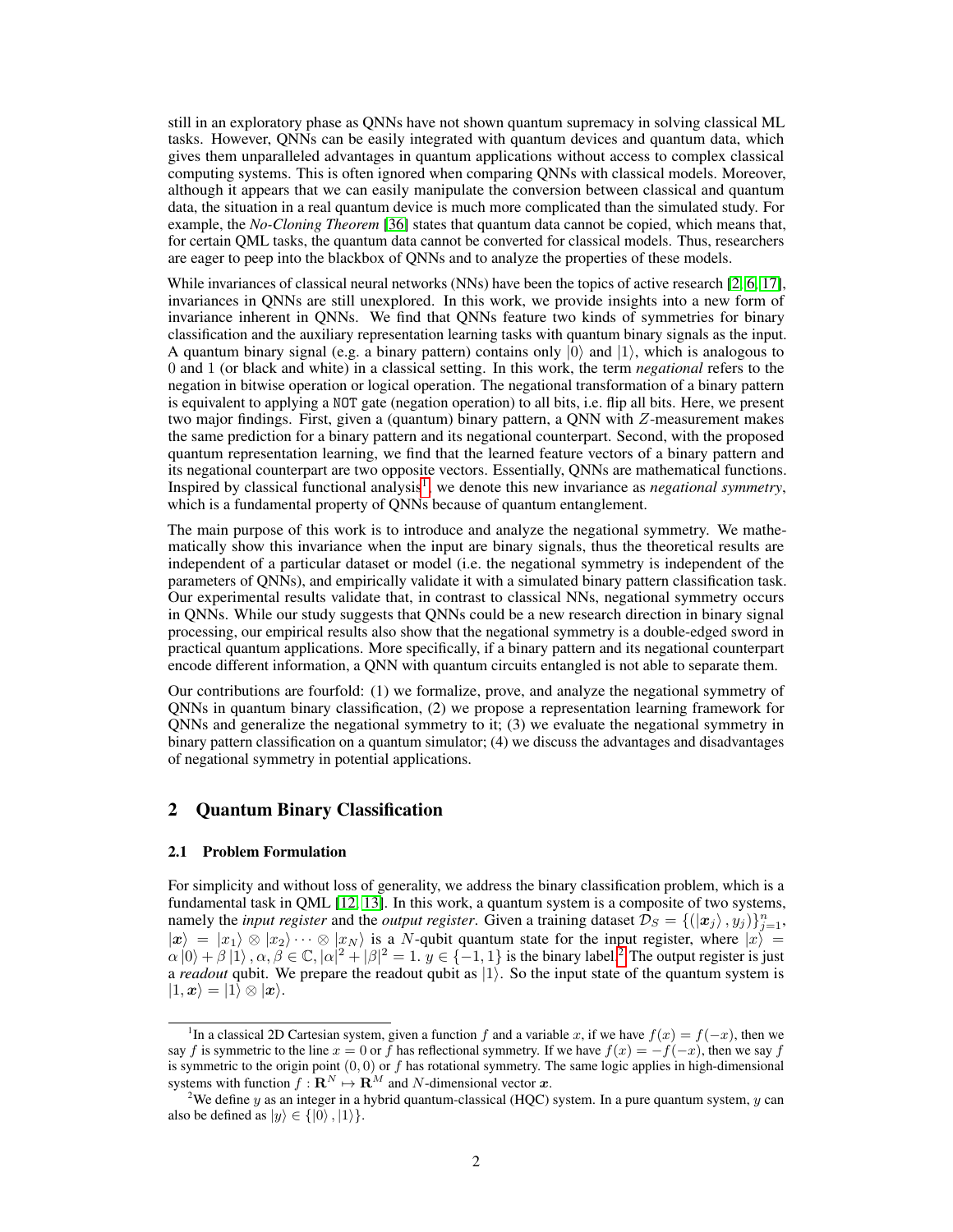<span id="page-2-6"></span>

Figure 1: The architecture of a 2-layer QNN with  $3 + 1$  qubits. The input register has 3 data qubits, represented by the second, third and fourth lines from the top. The output register has 1 readout qubit, represented by the top line. The first layer is formed by X-parity gates and the second layer is formed by Z-parity gates.  $\theta_{jk}$  stands for the parameter of the quantum gate operated between the readout

qubit and the kth data qubit at the *j*th layer. H is the Hadamard gate where  $H = \frac{1}{\sqrt{2}}$ 2  $\begin{bmatrix} 1 & 1 \end{bmatrix}$ 1 −1 1

Let the unitary  $U_{\theta}$  be a QNN with parameters  $\theta$ . A forward pass of the input state  $|1, x\rangle$  through  $U_{\theta}$ produces the output state  $U_{\theta} |1, x\rangle$ . In the traditional quantum circuit models, only the readout qubit is measured by a Hermitian operator  $M$ , which is a quantum observable. We limit our choice of  $M$ within Pauli operators, specifically  $\mathcal{M} \in \{X, Y, Z\}$ .<sup>[3](#page-2-0)</sup> As a standard practice in quantum computing, we use Z measurement as the default measurement in this study. The measurement outcome will be either −1 or 1 with uncertainty. When the output state  $U_{\theta} |x, 1\rangle$  is prepared for multiple times, the prediction is defined as the expectation of the observed measurement outcomes. Formally, we have

$$
f_{\theta}(\boldsymbol{x}) = \langle 1, \boldsymbol{x} | U_{\theta}^{\dagger} | \mathcal{M}_0 | U_{\theta} | 1, \boldsymbol{x} \rangle \tag{1}
$$

<span id="page-2-7"></span>
$$
= \operatorname{tr}(|U_{\theta}|1, \boldsymbol{x}\rangle\langle 1, \boldsymbol{x}|U_{\theta}^{\dagger}|\mathcal{M}_0)
$$
\n(2)

where  $\mathcal{M}_0$  denotes the measurement on the readout qubit instead of the whole system,<sup>[4](#page-2-1)</sup> -1  $\leq$  $f_{\theta}(x) \le 1$  is a real number and tr( $\cdot$ ) is the trace. The decision boundary on the space of density matrices is the hyperplane  $tr(|U_{\theta}|1, x) \langle 1, x | U_{\theta}^{\dagger} | \mathcal{M}_0 = \tau$ ), where we set  $\tau = 0$ .

If we take  $f_{\theta}(x)$  as the logit for x, together with the label y, we can define the loss  $\mathcal{L}$ 

$$
\mathcal{L}(f_{\theta}(\boldsymbol{x}), y) = \max(0, 1 - y \cdot f_{\theta}(\boldsymbol{x})).
$$
\n(3)

Considering  $-1 \le f_{\theta}(x) \le 1$ , we choose the hinge loss over the binary cross-entropy (BCE) loss for convenience. Indeed, the choice of loss function does not influence the conclusion of this study.<sup>[5](#page-2-2)</sup>

### <span id="page-2-8"></span>2.2 Architecture

Previous studies [\[12,](#page-15-5) [25,](#page-16-6) [21,](#page-15-14) [29,](#page-16-8) [37,](#page-16-9) [22\]](#page-16-10) on QNNs utilize different sets of single-qubit quantum gates along with two-qubit entanglement gates to construct variational quantum circuits (VQCs).<sup>[6](#page-2-3)</sup> Unlike a boolean function, there is no *universal set* of quantum gates for nonlinear functions. Based on *ZX-calculus* [\[8\]](#page-15-15), we can prove that any nonlinear function can be  $\epsilon$ -approximated<sup>[7](#page-2-4)</sup> with single-qubit parametric Z-gates  $(R_z(\theta))$  and X-gates  $(R_x(\theta))$ , and two-qubit non-parametric CNOT gates.<sup>[8](#page-2-5)</sup> In this study, to illustrate the impact of entanglement, we use Z-parity gates ( $ZZ^{\theta} = e^{-i\theta \sigma_z \otimes \sigma_z}$ ) and X-parity gates ( $XX^{\theta} = e^{-i\theta \sigma_x \otimes \sigma_x}$ ) alternatively to build entanglement between the readout qubit and each of the data qubit [\[12,](#page-15-5) [13\]](#page-15-13), where  $\theta$  is the parameter that we want to optimize. Two-qubit  $ZZ$ 

<span id="page-2-4"></span><sup>7</sup>Given a function f and an approximation function  $f^*$ , we have  $|f^*(x) - f(x)| < \epsilon$  where  $\epsilon > 0$ .

<span id="page-2-1"></span><span id="page-2-0"></span><sup>&</sup>lt;sup>3</sup>See Appendix C.3 for details.

<sup>&</sup>lt;sup>4</sup>Mathematically, the measurement on the whole system should be the tensor product of  $N+1$  Pauli operators. A simple example could be  $\mathcal{M}\otimes \prod_{\otimes}^N I,$  where  $\prod_{\otimes}^N I=I\otimes I\otimes \cdots \otimes I$ .

<span id="page-2-2"></span> $\overbrace{N}$ <sup>5</sup>Another common choice of loss function is the fidelity loss  $\mathcal{L}_{fidelity} = 1 - fidelity$ . The fidelity is defined as  $F(\rho_1, \rho_2) = \text{tr}(\sqrt{\sqrt{\rho_1}\rho_2\sqrt{\rho_1}})^2$ , where  $\rho_1$  and  $\rho_2$  are two density matrices. The fidelity loss gives similar results as the hinge loss and BCE but the state preparation and the backpropagation require extra caution in implementation.

<span id="page-2-3"></span><sup>&</sup>lt;sup>6</sup>See Appendix B for an introduction to VQC.

<span id="page-2-5"></span><sup>8</sup> See Appendix C.5 for a sketch of proof.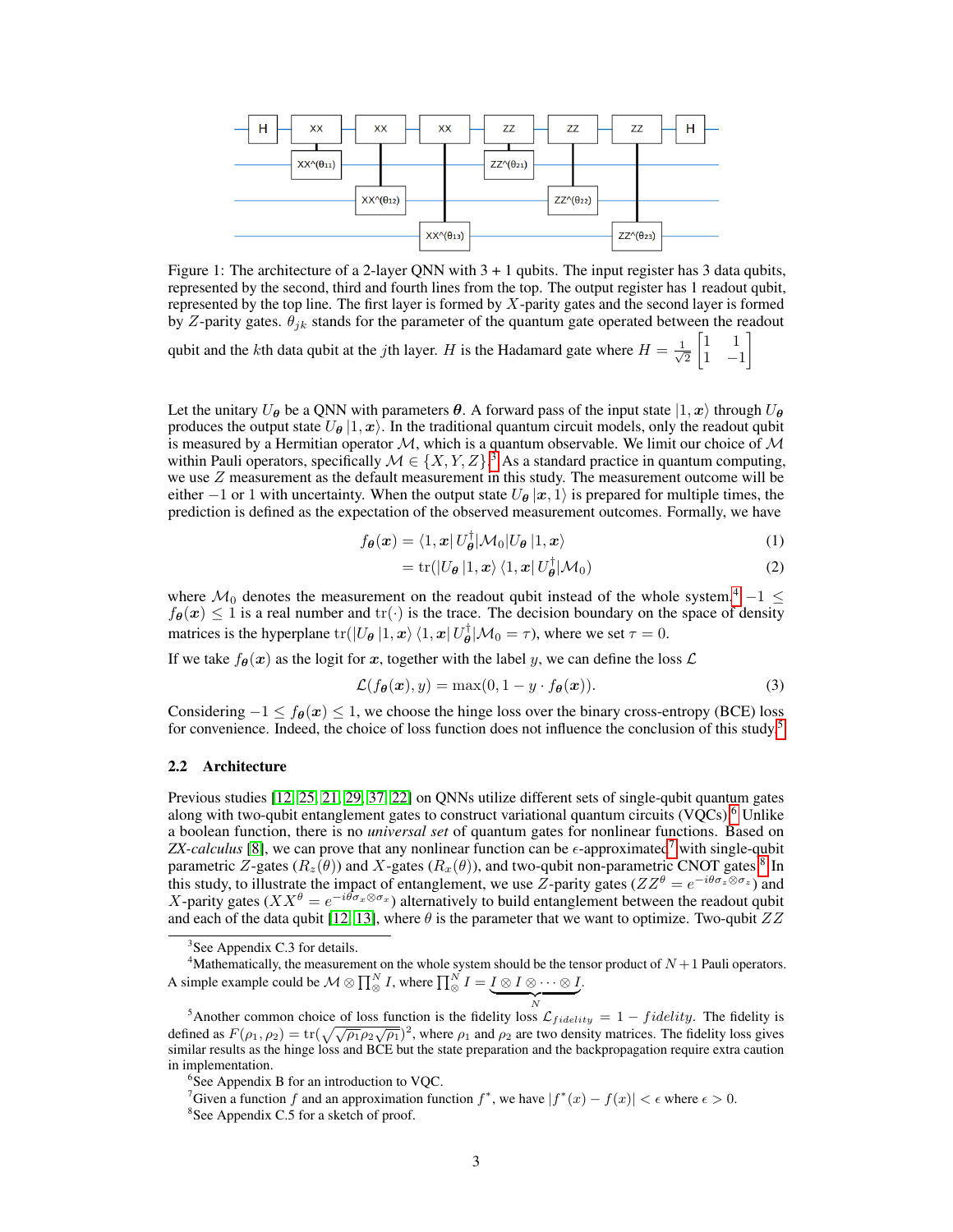or XX interactions are know as *Ising interactions* in statistical mechanics and each block of parity gates can be viewed as a layer in classical neural networks (NNs). See Figure [1](#page-2-6) for the illustration of the architecture.

### 2.3 Optimization

In the near term, the number of parameters is limited by the number of qubits, which is the main challenge for most quantum applications. We choose a gradient-based optimization method because gradient-free algorithms cannot scale up to a larger number of parameters in the long term. For a VQC, the mini-batch gradient has an analytic derivation (based on the chain rule) and a numerical implementation (considering the stochasticity of quantum mechanics). This is the most characteristic difference between the optimization of a QNN and a classical NN [\[32\]](#page-16-11). Although the analytic gradient is fast to compute in a classical environment, the numerical gradient is more robust in a noisy real-world quantum computer. In real quantum applications, the gradient can be approximated by using the *parameter shift rule* [\[10\]](#page-15-16). Given an example pair  $(|x\rangle, y)$ , we define the numerical gradient for a scalar parameter  $\theta$  as

$$
\nabla_{\theta} \mathcal{L}(f_{\theta}(\boldsymbol{x}), y) = \frac{\mathcal{L}(f_{\theta + \frac{\pi}{2}}(\boldsymbol{x}), y) - \mathcal{L}(f_{\theta - \frac{\pi}{2}}(\boldsymbol{x}), y)}{2}.
$$
\n(4)

### <span id="page-3-1"></span>2.4 Measurement On Data Qubits

In the context of deep learning, *representation learning*, also known as *feature learning*, is a rapidly developing area, *with the goal of yielding more abstract and ultimately more useful representations* of the data, as described by [\[4\]](#page-15-17). The composition of multiple non-linear transformations of the data has been used to quantitatively and qualitatively understand the black-box of NNs. For example, in CNNs, the feature maps of lower layers tend to catch the similar basic patterns and the feature maps of higher layers are able to extract the semantic information. However, limited by the physical implementation, it is impractical to extract features at any hidden layers of QNNs. Besides, there is a structural difference between QNNs and classical NNs. In classical NNs, the data is fed into the input layer followed by the hidden layers and the output layer sequentially, while the readout qubit is in parallel with the data qubits in QNNs.

In this work, we propose to use the measurement on the data qubits as the learned representations of the data. We define the learned feature vector of  $|x\rangle$  as  $g_{\theta}(x)$ . Similar to Eq. [1,](#page-2-7) we have

$$
g_{\theta}(\boldsymbol{x}) = \langle 1, \boldsymbol{x} | U_{\theta}^{\dagger} | \mathcal{M}_{1, \cdots, N} | U_{\theta} | 1, \boldsymbol{x} \rangle \tag{5}
$$

where  $M_{1,\dots,N}$  denotes the measurement on the data qubits instead of the whole system for simplicity. The Hilbert space of the input data  $x$  is  $\mathbb{C}^{2^N}$ . So we learn a mapping function  $g_{\theta}: \mathbb{C}^{2^N} \mapsto [-1,1]^N$ , which projects a quantum state to a real feature vector through transformation in a complex Hilbert space and quantum measurement. It is hard to study the Hilbert space directly. Given two different quantum states  $|x_i\rangle$  and  $|x_k\rangle$ , we can define Euclidean distance between two feature vectors using the Frobenius norm  $||g_{\theta}(x_j) - g_{\theta}(x_k)||$  and analyze the representations of quantum output in a classical fashion.

# <span id="page-3-3"></span>3 Negational Symmetry of Quantum Neural Networks

### <span id="page-3-2"></span>3.1 Negational Symmetry for Binary Classification

Let us first examine the quantum binary classification with an arbitrary example  $|x\rangle$ . Let  $|x\rangle =$  $|x_1\rangle \otimes |x_2\rangle \cdots \otimes |x_N\rangle$  be the data qubits of the binary pattern, where  $x_i \in \{0,1\}$  for  $i \in \{1,2,\dots,N\}$ . Then, the inverted binary pattern or the negational counterpart  $|\tilde{x}\rangle = |\tilde{x}_1\rangle \otimes |\tilde{x}_2\rangle \cdots \otimes |\tilde{x}_N\rangle$ , where  $|\tilde{x}_i\rangle = X |x_i\rangle$  for  $i \in \{1, 2, \dots, N\}$ . Here, quantum gate X is equivalent to bitwise NOT in classical computing. Let us denote  $\bm{X} = \prod_{\otimes}^{N} X$  for simplicity, then we have  $|\tilde{\bm{x}}\rangle = \bm{X} |\bm{x}\rangle$ . Formally, we introduce the following theorem.

<span id="page-3-0"></span>Theorem 1. *Given a QNN with fixed parameters* θ *and* Z*-measurement on the readout qubit,*  $f_{\theta}(\boldsymbol{x}) = f_{\theta}(\tilde{\boldsymbol{x}}).$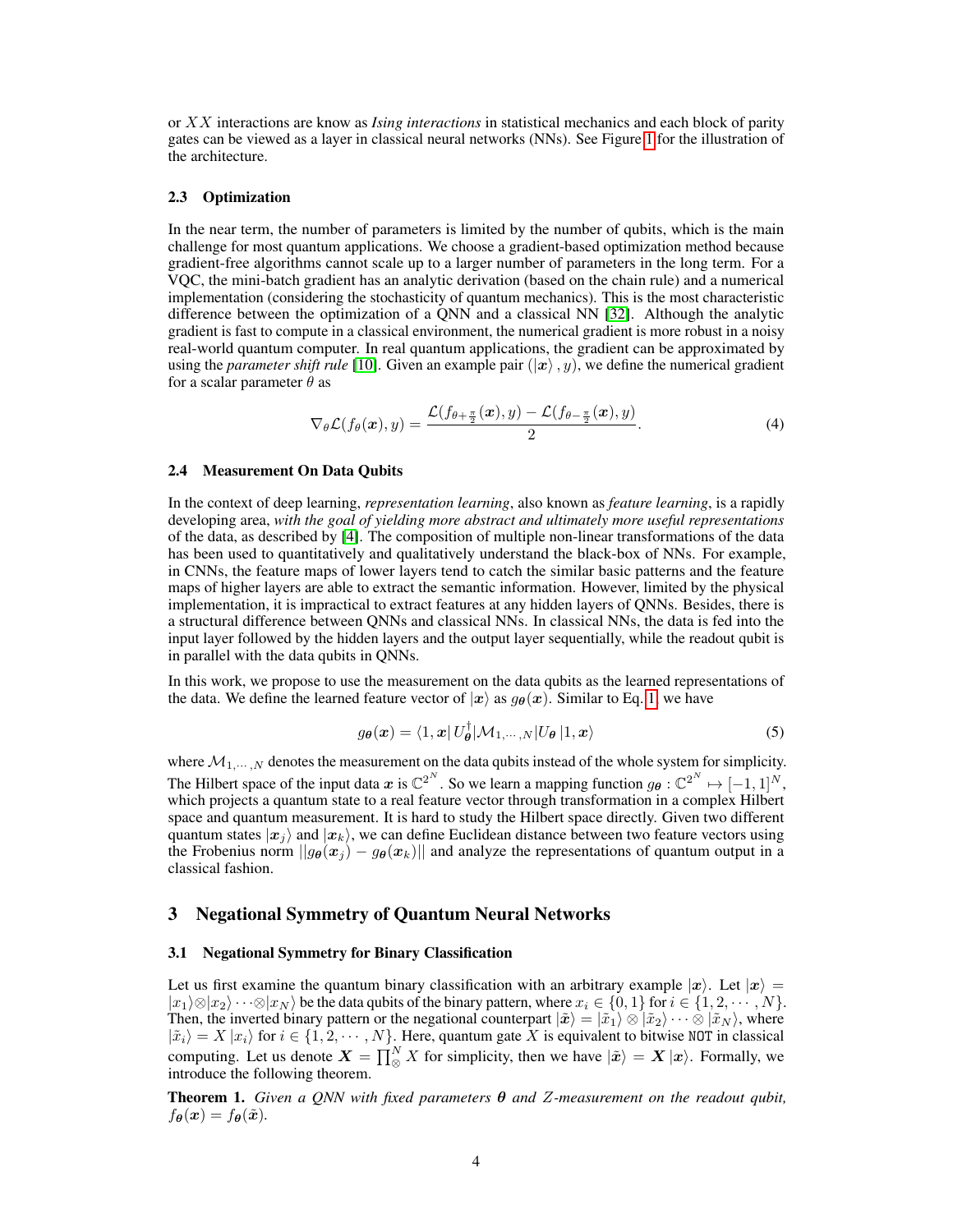<span id="page-4-0"></span>

| Architecture      | $\mathcal M$   | Symmetry                                                                                              |  |
|-------------------|----------------|-------------------------------------------------------------------------------------------------------|--|
| (XX)              | Z              | $f_{\theta}(\tilde{\bm{x}}) = -1$<br>$f_{\theta}(x)$<br>$=$                                           |  |
| $\overline{(XX)}$ | X              | $f_{\theta}(\tilde{\bm{x}})=0$<br>$f_{\boldsymbol{\theta}}(\boldsymbol{x}) =$                         |  |
| (XX)              | Y              | $-f_{\boldsymbol{\theta}}(\tilde{\boldsymbol{x}})=0$<br>$f_{\theta}(x)$<br>$=$                        |  |
| (ZZ)              | Z              | $f_{\boldsymbol{\theta}}(\tilde{\boldsymbol{x}})$<br>$f_{\theta}(x) \equiv$                           |  |
| (ZZ)              | X              | $f_{\theta}(\tilde{\boldsymbol{x}}) = 0$<br>$f_{\theta}(x) =$                                         |  |
| (ZZ)              | Y              | - f $_{\bm{\theta}}(\tilde{\bm{x}})$<br>$f_{\theta}(x) =$                                             |  |
| $(XX - ZZ)$       | $\overline{z}$ | $f_{\boldsymbol{\theta}}(\tilde{\boldsymbol{x}})$<br>$f_{\theta}(x) =$                                |  |
| $(XX - ZZ)$       | X              | $f_{\boldsymbol{\theta}}(\tilde{\boldsymbol{x}}) = 0$<br>$f_{\boldsymbol{\theta}}(\boldsymbol{x}) =$  |  |
| $(XX - ZZ)$       | Y              | $f_{\boldsymbol{\theta}}(\tilde{\boldsymbol{x}})$<br>$f_{\boldsymbol{\theta}}(\boldsymbol{x})$<br>$=$ |  |
| $(ZZ - XX)$       | Z              | $f_{\boldsymbol{\theta}}(\tilde{\boldsymbol{x}})$<br>$f_{\theta}(x) =$                                |  |
| $(ZZ - XX)$       | X              | $f_{\boldsymbol{\theta}}(\tilde{\boldsymbol{x}})=0$<br>$f_{\boldsymbol{\theta}}(\boldsymbol{x}) =$    |  |
| $(ZZ - XX)$       | Y              | $-f_{\boldsymbol{\theta}}(\tilde{\boldsymbol{x}})$<br>$f_{\boldsymbol{\theta}}(\boldsymbol{x}) =$     |  |

Table 1: A block-wise study of the negational symmetry for binary classification.

Here, the QNN is constructed as defined in Section [2.2.](#page-2-8) Since all quantum gates in Eq. [1](#page-2-7) are 2D matrices, i.e. linear transformations, the mathematical proof is straightforward and can be found in Appendix D.1. Note, Theorem [1](#page-3-0) describes the situation in expectation due to the nature of measurement operation. Although Eq. [1](#page-2-7) is a closed-form mathematical expression, in a real quantum device, the empirical observation of  $f_{\theta}(x)$  for a single example is dependent on the average of the observed outcomes in repeated measurements, i.e.  $\mathcal{M}_0$  is measured in multiple copies. That is to say, Theorem [1](#page-3-0) may not be observed based on a single observation due to the stochasticity of quantum computing. This differs from most classical ML models which have a deterministic output in the inference phase.

It is worth mentioning that Theorem [1](#page-3-0) holds not only when a QNN is trained to convergence, but also for a QNN with randomly initiated  $\theta$ . In a 2D Cartesian system, given a function f and a variable x, f is (reflectionally) symmetric if  $f(x) = f(-x)$ . Similarly, we define Theorem [1](#page-3-0) as the *negational symmetry* for quantum binary classification as there is a symmetry in the measurement on the readout qubit.

To better understand the negational symmetry of QNNs, we decompose a QNN into blocks, as defined in Section [2.2.](#page-2-8) We choose the block as the basic unit because each data qubit is entangled with the readout qubit in a block. We study the relationship between the blocks ( $ZZ$  block or  $XX$  block) and the Pauli measurement  $({X, Y, Z})$ . The results are summarized in Table [1.](#page-4-0) Note, as defined in Section [2.1,](#page-1-2) we have  $-1 \le f_{\theta}(x) \le 1$ . The negational symmetry is a built-in property of QNNs when there is at least one  $ZZ$  block in a QNN for binary pattern classification.

### <span id="page-4-2"></span>3.2 Negational Symmetry for Representation Learning

Analogous to classical representation learning, we need a tool to analyze the learned representations of QNNs. Here, we propose to use the expectation of the observed measurement outcomes as the learned representations and perform the same analysis with the mathematical tools that we use for classical NNs. As described in Section [2.4,](#page-3-1) we measure N data qubits with Pauli measurement ( $\{X, Y, Z\}$ ). The output  $q_{\theta}(x)$  is a N-element feature vector in the real domain. Given the real feature vectors, we can use statistical tools to study the relationship between feature vectors, e.g. Pearson's correlation coefficient and cosine similarity. Besides, we can visualize the features for qualitative comparison. For example, we can visualize the learned representations with t-Distributed Stochastic Neighbor Embedding (t-SNE) [\[24\]](#page-16-12). Note, although we can visualize the final representations of a QNN, we cannot access the intermediate representations in the tensor product Hilbert space directly.

In addition to the symmetry in the measurement on the readout qubit, there is also a symmetry in the learned representations. We present Theorem [2](#page-4-1) for QNNs that are defined in Section [2.2.](#page-2-8)

<span id="page-4-1"></span>**Theorem 2.** *Given a QNN with fixed parameters*  $\theta$  *and Z*-measurement on the data qubits,  $g_{\theta}(x)$  =  $-g_{\boldsymbol{\theta}}(\tilde{\boldsymbol{x}})$ .

The proof is provided in Appendix D.2. Compared with Theorem [1,](#page-3-0) Theorem [2](#page-4-1) is more intuitive, where the feature vectors of the binary pattern and its negational counterpart have opposite directions in the feature space. The mathematical relationship between  $g_{\theta}(x)$  and  $g_{\theta}(\tilde{x})$  is analogous to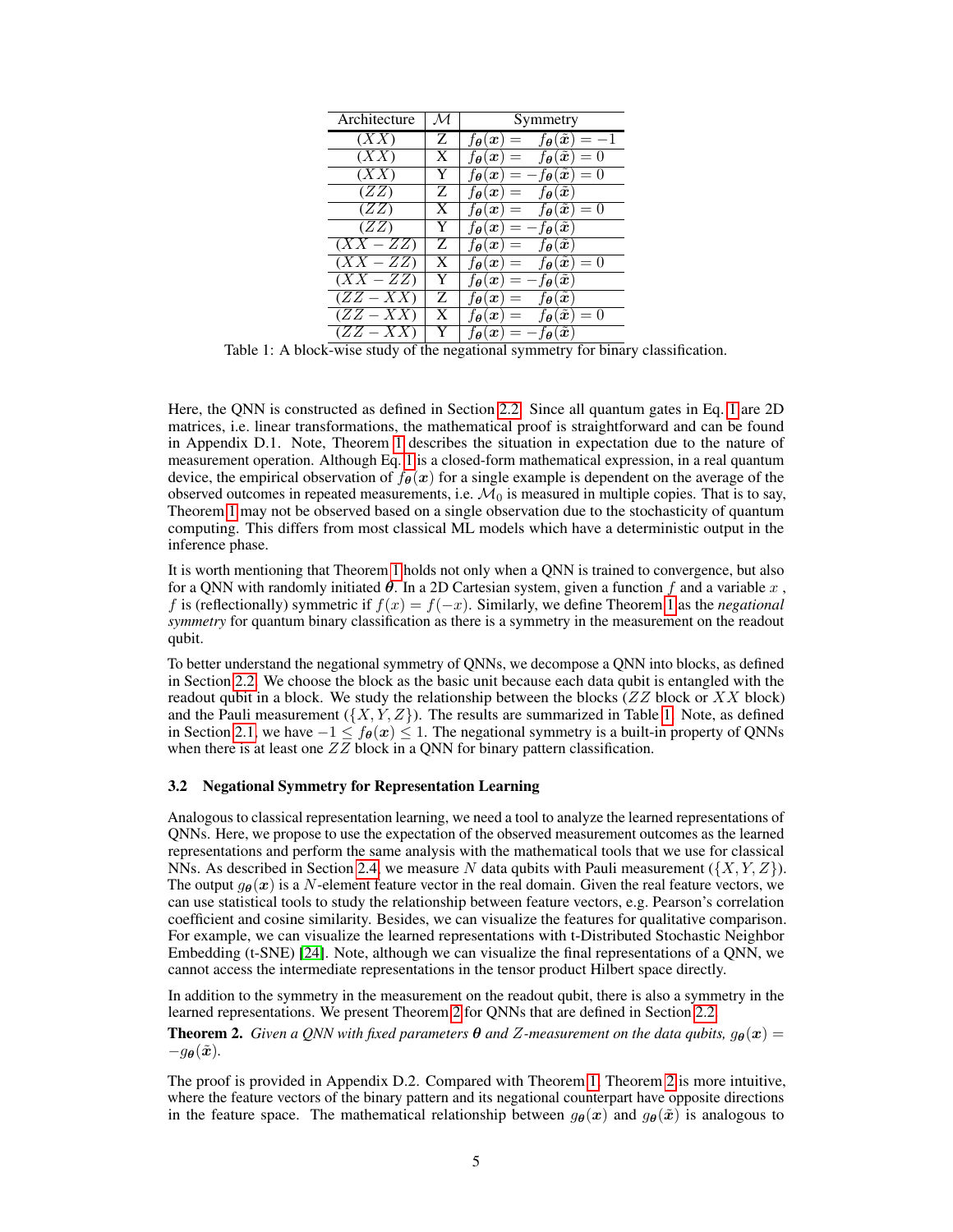<span id="page-5-0"></span>rotational symmetry (symmetric to the origin) in a Cartesian coordinate system. We define Theorem [2](#page-4-1) as the *negational symmetry* of quantum representation learning. Again, we summarize the symmetry for all Pauli measurement in Table [2.](#page-5-0)

| Symmetry                                                                                                                 |
|--------------------------------------------------------------------------------------------------------------------------|
| $g_{\boldsymbol{\theta}}(\boldsymbol{x}) =$<br>$-g_{\boldsymbol{\theta}}(\tilde{\boldsymbol{x}})$                        |
| $g_{\boldsymbol{\theta}}(\widetilde{\boldsymbol{x}})=\boldsymbol{0}$<br>$g_{\boldsymbol{\theta}}(\boldsymbol{x})$<br>$=$ |
| $\tilde{\bm{x}}$<br>$g_{\boldsymbol{\theta}}(\boldsymbol{x})$<br>ÛА<br>=                                                 |

Table 2: Negational symmetry of representations for Pauli measurement.

### 3.3 Role of Entanglement

It will take a long time to unveil the black-box of QNNs completely. However, we can still peep into QNNs and try to understand the mechanism behind. First, the phenomenon is caused by entanglement. Intuitively, assume that we use non-entangling gates to act on the readout qubit and each of the data qubit in Section [2.2,](#page-2-8) the physical interpretation of the training is nothing more than the random rotation of the readout qubit based on the label distribution.i.e.  $f_{\theta}(x) = f_{\theta}(\tilde{x})$  should not hold any more. In fact, because quantum gates are *affine* matrices, the evolution of an independent readout qubit  $(|1\rangle)$  should have a one-to-one mapping given a VQC with fix parameters. Now, we can clearly see that the Ising interactions between the readout qubit and data qubits change the behavior of the readout qubit. Second, the whole input system (the readout qubit and the data qubits) and a QNN can be viewed together as a multi-qubit entangled quantum state, or a generalized version of a Bell state. For a QNN defined in Section [2.2,](#page-2-8) each data qubit is connected to the readout qubit with an entangling gate. Following the discussion in Section [3.1,](#page-3-2) the measurement on the readout qubit cannot be used to differentiate the binary pattern against its negational counterpart when the readout qubit and the data qubits are perfectly correlated. $\overline{9}$  $\overline{9}$  $\overline{9}$  In other words, QNNs are only sensitive to the arrangement of the data qubits, instead of the states.

### 4 Experiments

The purpose of the simulated experiments in this section are twofold. First, we want to validate our theoretical findings in Sec. [3.](#page-3-3) Second, we want to demonstrate the downside of negational symmetry, where will show a practical ML problem that QNNs cannot solve.

### 4.1 Experimental Setting

Environment All experiments were run on a classical computer with Ubuntu 18.04 LTS. We simulate the NISQ circuits with Cirq.<sup>[10](#page-5-2)</sup> The CPU is an Intel® Xeon® Processor E5-2686 v4 @ 2.30 GHz with 45 MB cache. The GPU is a NVIDIA<sup>®</sup> Tesla<sup>®</sup> V100 with 16 GB memory. The RAM is up to 64 GB. Note, while simulators allow us to simulate QNNs on classical computers, this simulation does not scale up to a large number of qubits. As the Hilbert space of the input data  $\mathbb{C}^{2^N}$  grows exponentially with the increase of  $N$ , the classical computers easily reach their memory limit to simulate the quantum process.

Hyperparameters We use the same set of hyperparameters for the training of DNNs and CNNs. We use Adam [\[19\]](#page-15-18), a gradient-based stochastic optimization method, with  $\beta_1 = 0.9$ ,  $\beta_2 = 0.999$ , and  $\epsilon = 10^{-7}$ . The batch size is 32. The constant learning rate is  $10^{-4}$ . We train all models to converge.

Dataset Following [\[12,](#page-15-5) [3,](#page-15-8) [13\]](#page-15-13), we use the binarized MNIST dataset for binary classification tasks and we generate binary patterns with digits 3 and 6. At the beginning, the training set contains 6131 images labeled as 3 and 5918 images labeled as 6. Limited by the hardware and following [\[12,](#page-15-5) [13\]](#page-15-13), the images are downsampled from  $28 \times 28$  to  $4 \times 4$  to fit the simulator, but the results generalize to any size of qubits as the result of Theorem [1.](#page-3-0) We then map each grayscale pixel value to  $\{0, 1\}$ 

<span id="page-5-1"></span><sup>&</sup>lt;sup>9</sup>See Appendix C.6 for discussion on quantum correlation.

<span id="page-5-2"></span> $^{10}$ Cirq is the main research tool used by the Google AI Quantum team. <https://quantumai.google>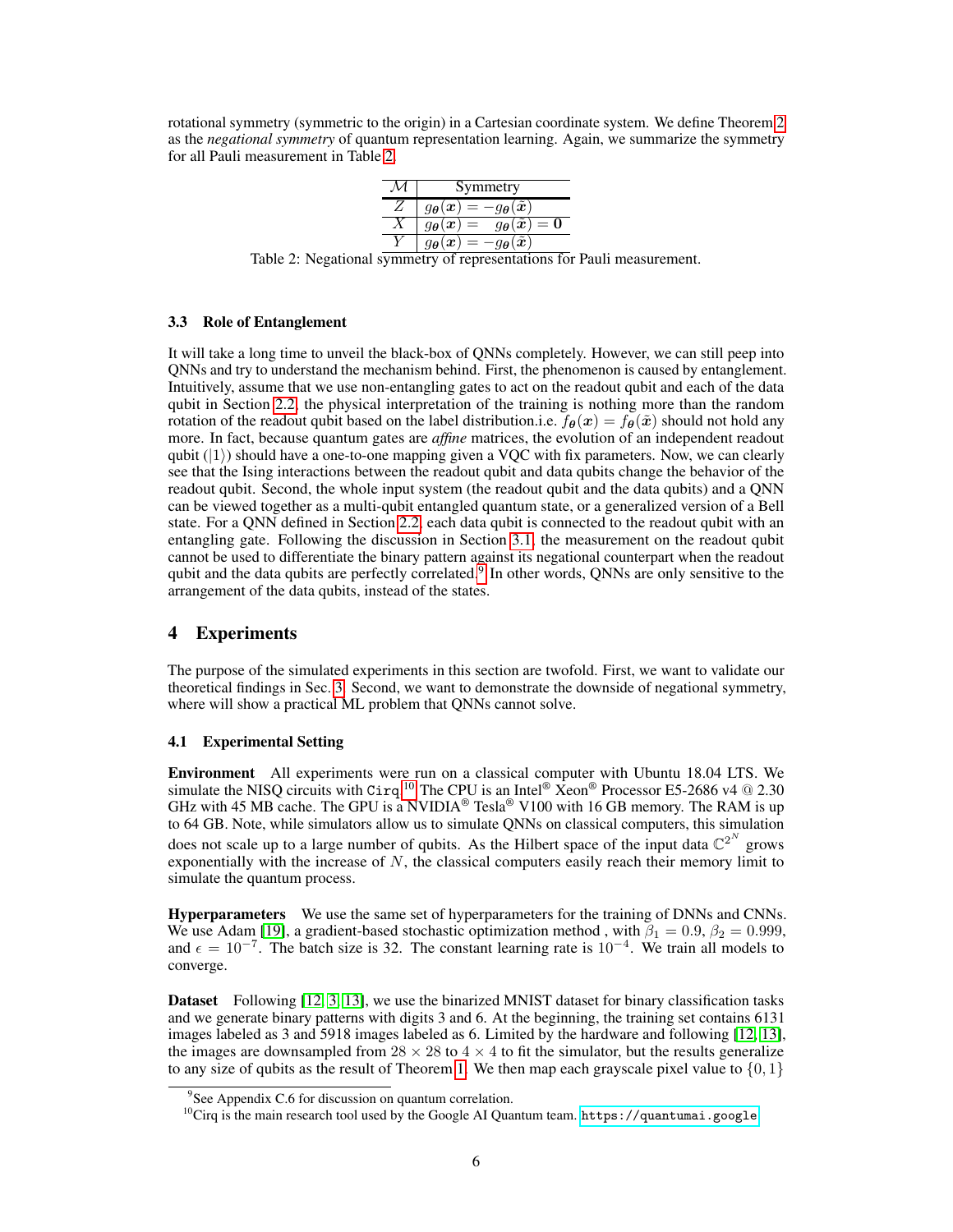<span id="page-6-0"></span>

<span id="page-6-1"></span>Figure 2: Comparison between the DNN and the QNN on MNIST. The shaded region is 1 standard deviation over 5 runs with different random seeds.



Figure 3: Visualization: (a) the original test images; (b) the binarized test images; (c) the inverted test images; (d) the binarized inverted test images.

with 128 as the threshold and remove the contradictory examples (the images labeled as both 3 and 6 simultaneously). Here,  $\{0, 1\}$  is equivalent to black-and-white image classification in computer vision. Then, in the quantum state preparation step,  $\{0, 1\}$  is mapped to  $\{|0\rangle, |1\rangle\}$  for each qubit. After the preprocessing, the training set consists of 3649 images while there are 2074 images labeled as 3 and 1575 images labeled as 6. With the same procedure, the final test set consists of 890 images while there are 332 images labeled as 3 and 558 images labeled as 6. The images are flatten into vectors.

### <span id="page-6-2"></span>4.2 Negational Symmetry in Binary Pattern Classification

We numerically validate Theorem [1](#page-3-0) by evaluating the negational symmetry of QNNs in simulated binary pattern classification tasks. We use the 2-layer QNN described in Section [2.2.](#page-2-8) The readout qubit is measured by a Pauli  $Z$  operator. The QNN has a 16-qubit input register and 32 parameters in total. The test results are presented in Figure [2\(](#page-6-0)a). We also repeat the above experiment in the negational setting. This time, we invert the grayscale MNIST images of the test set before the pre-processing step. From a classical view, we exchange the colors of the pixels of the digit (white to black) and the pixels of the background (black to white). See Figure [3](#page-6-1) for the intuition. Simply, the data qubits that were in the state  $|0\rangle$  are now in the state  $|1\rangle$ , and vice versa. This bit-flipping operation is achieved via an  $X$  gate. In fact, this negational (or bit-flipping) operation creates a *domain shift* [\[34\]](#page-16-13) if we consider the training set as the source domain and the test set as the target domain from the perspective of classical ML. That is to say, we have a transfer learning problem as we want to extract knowledge learned from the training set but apply it to the negational test set. Given Theorem [1,](#page-3-0) it is not surprising that QNNs should continue to maintain a high performance on the test set with negational operation. The test results are presented in Figure [2\(](#page-6-0)b).

To validate the universality of negational symmetry for quantum binary classification, we evaluate QNNs with different architectures under the same experimental setting. We first extend the 2-layer QNN  $(XX-ZZ,$  denoted as  $Q_1$ ) to deeper QNNs, namely a 3-layer QNN  $(XX-ZZ-XX,$  denoted as  $Q_2$ ) and a 4-layer QNN (*XX-ZZ-XX-ZZ*, denoted as  $Q_3$ ), to study the effect of the depth on model performance. We then study the order of the blocks of  $X$ -parity gates and  $Z$ -parity gates with a 2-layer QNN (*XX-ZZ*, denoted as  $Q_4$ ) and 3-layer QNN (*XX-ZZ-XX*, denoted as  $Q_5$ ). For these larger models, we use early stopping to report best test accuracy. We train the models on the training set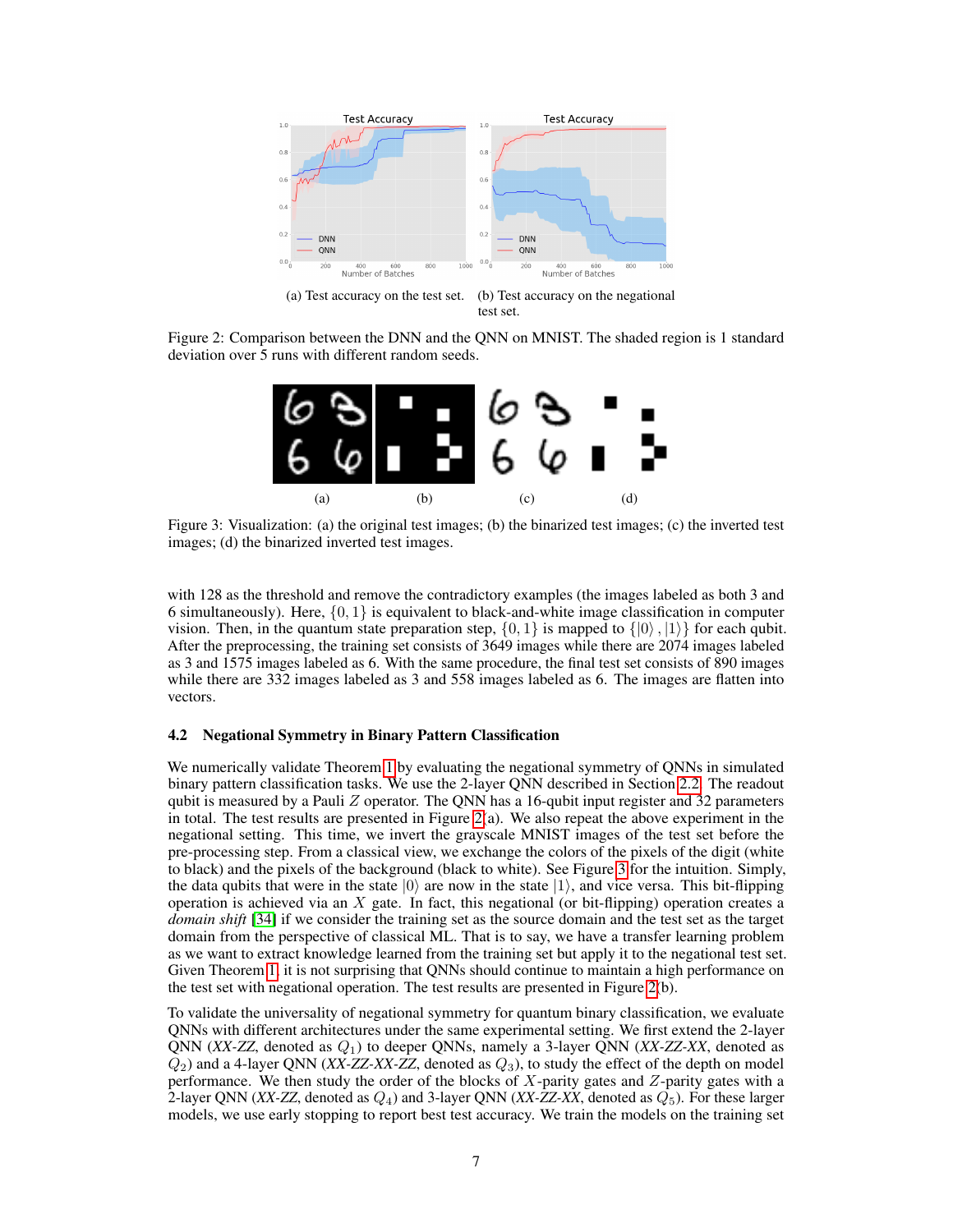| Model              | w/o Negation | w/Negation | # Params |
|--------------------|--------------|------------|----------|
| $Q_1$              | 0.9783       | 0.9783     | 32       |
| $\scriptstyle Q_2$ | 0.9674       | 0.9674     | 48       |
| $\scriptstyle Q_3$ | 0.9922       | 0.9922     | 64       |
| $\mathcal{Q}_4$    | 0.9707       | 0.9707     | 32       |
| $Q_{5}$            | 0.9967       | 0.9967     | 48       |

<span id="page-7-0"></span>Table 3: Evaluation of QNNs with different architectures on negational symmetry.

with the same random seeds, freeze the weights and evaluate them on the test set without negational operation and the test set with negational operation. The results are present in Table [3.](#page-7-0) As expected, we observe for each of the QNNs the same performance on the test sets with and without negation. The same experiments were repeated for different two-digit combinations and the same phenomena above were observed. Note, as the negational symmetry is an inherent property of the model, it is independent of the learned parameters and also occurs in a randomly initialized model.

We further compute the difference between the logits of the QNNs, i.e. Eq. [1,](#page-2-7) for all 890 pairs in the two test sets. We find that the numerical difference is negligible. For example, the mean of the differences is  $-4.4240963 \times 10^{-8}$  and the standard deviation is  $1.05649356 \times 10^{-7}$  for  $Q_1$ . If we take the noisy environment of the NISQ device and the number of significant figures into account, we can say that QNNs make the same prediction on a binary pattern and its negational counterpart.

To contrast this with classical NNs, we repeat the experiment with a 2-layer DNN whose number of parameters is close to the QNN's number of parameters. The first layer of the DNN is a fullyconnected layer with 16 input nodes and 2 output nodes, followed by a ReLU activation function [\[27\]](#page-16-14). The second layer is a fully-connected (FC) layer with 2 input nodes and 1 output node. The total number of parameters for the DNN is 37. We use BCE as the loss function for DNNs. The results are presented in Figure [2.](#page-6-0) Both the DNN and the QNN achieve promising results in the first scenario on the test set without negation. The QNN seems to converge faster and more stable than the DNN, when the training does not suffer from *barren plateaux* [\[25\]](#page-16-6). However, the DNN fails in the negational setting. Additionally, we provide the results of 4 DNNs with different number of hidden nodes and different number of hidden layers (denoted as  $D_{i=\{1,2,3,4\}}$ ) and convolutional neural networks (CNNs) including a 2-layer CNN  $C_1$  and a 3-layer CNN  $C_2$  in Table [4.](#page-7-1)<sup>[11](#page-7-2)</sup> For classical NNs, more parameters and advanced architectures improve the performance on the original test set, but do not help on the negational one.

<span id="page-7-1"></span>

| Model | w/o Negation | w/ Negation | # Params |
|-------|--------------|-------------|----------|
| $Q_1$ | 0.9783       | 0.9783      | 32       |
| $D_1$ | 0.9775       | 0.1146      | 37       |
| $D_2$ | 0.9944       | 0.1528      | 289      |
| $D_3$ | 0.9978       | 0.0067      | 309      |
| $D_4$ | 0.9933       | 0.0090      | 561      |
| $C_1$ | 0.9978       | 0.3079      | 701      |
| C,    | 0.9978       | 0.0247      | 1585     |

Table 4: Comparison of ONN and classical NNs on negational symmetry. DNNs and CNNs do not have negational symmetry.

# 4.3 Negational Symmetry in Quantum Representation Learning

For Theorem [2,](#page-4-1) we first calculate the norm of the sum of two pairwise feature vectors  $||g_{\theta}(x)+g_{\theta}(\tilde{x})||$ . The sum of the norms is less than  $1 \times 10^{-6}$ , which numerically validates the negational symmetry in the auxiliary quantum representation learning. Following the discussion in Section [3.2,](#page-4-2) we also check the pairwise statistical similarity for the feature vectors in the original test set and its negational counterpart. For Z measurement, the mean for pairwise Pearson's correlation coefficient is −0.5 and

<span id="page-7-2"></span> $11$ See Appendix [E](#page-13-0) for the details of the model architecture and the ablation studies.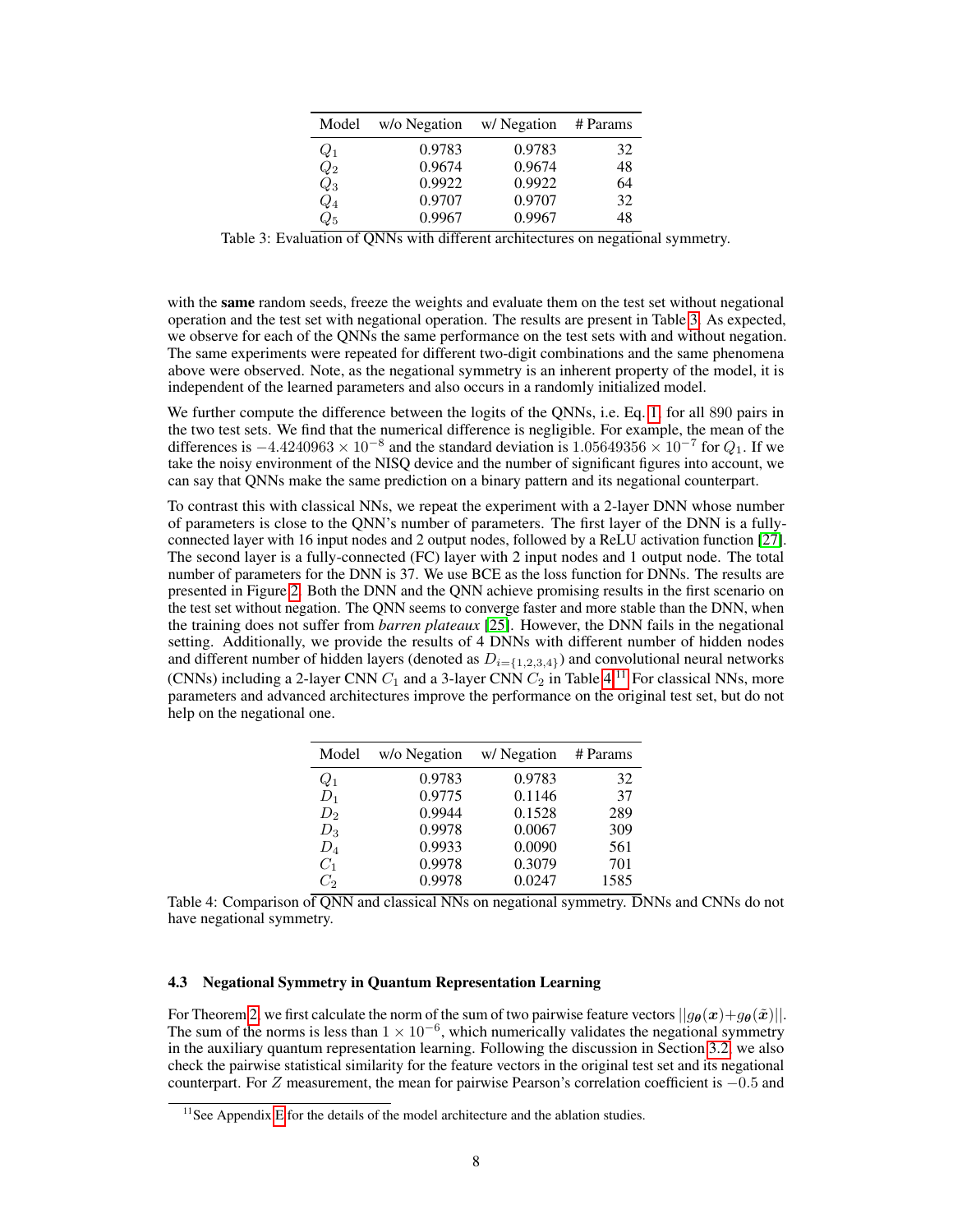<span id="page-8-0"></span>

(a)  $Z$  measurement on the test set w/o nega-(b)  $Z$  measurement on the test set w/ negational operation. tional operation.

Figure 4: t-SNE visualization of learned representations.

the mean for pairwise cosine similarity is  $-1$ . Additionally, we provide the t-SNE visualizations with the **same** random seed in Figure [4.](#page-8-0) The clusters formed by the learned representations of the two classes can be clearly split, which suggests that the measurement on the data qubits could be a meaningful tool for quantum representation learning.

### 4.4 Drawback of Negational Symmetry

In the above experiments, we validate that QNNs cannot differentiate a binary pattern and its negational counterpart, and highlight its advantage when the two patterns encode the same semantic information (i.e. the digit). However, if the two patterns actually encode different semantic information, negational symmetry of QNNs becomes problematic. Here, we provide another simple experiment where both QNNs and NNs are expected to learn to differentiate a binary pattern and its negational counterpart. We use the same networks  $Q_1, D_1$ , and  $C_1$  as in Section [4.2.](#page-6-2) This time, the training set and the test set contain the original patterns and the negational patterns, where the original patterns are assigned the label 1 (or  $|1\rangle$ ) and the negational patterns are assigned the label  $0$  (or  $|0\rangle$ ). Thus, the objective becomes to separate the white digits on the black background from the black digits on the white background. The results are present in Table [5.](#page-8-1) As expected, based on Theorem [1,](#page-3-0) QNNs are not able to solve this simple task and achieve an accuracy of around 50% (random guess), while the classical models perfectly solve the task. It is thus crucial to note that negational symmetry in practical settings could be a double-edged sword: when a binary pattern and its negational counterpart encode different information, a system built on QNNs could be vulnerable to malicious attacks.

| Model | Accuracy            | # Params |
|-------|---------------------|----------|
| $Q_1$ | $0.5007 \pm 0.0003$ | 32       |
| $D_1$ | $1.0000 + 0.0000$   | 37       |
| $C_1$ | $1.0000 \pm 0.0000$ | 701      |

<span id="page-8-1"></span>Table 5: Comparison of QNN and classical NNs on learning to identify the negation operation on the binary patterns. QNNs fail because of negational symmetry.

# 5 Limitations

We only study the negational symmetry of QNNs for quantum input in *pure* states (e.g.  $\{|0\rangle, |1\rangle\}$ ). It will also be interesting to generalize the theoretical analysis to *mixed* states[12](#page-8-2) in the future. The practical application of QNNs may require further discussion. In fact, we can only afford a GPUbased simulated environment with 16 qubits. Limited by the number of qubits, we only have 16-bit binary patterns following [\[12,](#page-15-5) [13\]](#page-15-13), which limits the experimental design. In the long term, we expect

```
|^{12}|x\rangle = \alpha |0\rangle + \beta |1\rangle, \alpha, \beta \in \mathbb{C}, |\alpha|^2 + |\beta|^2 = 1
```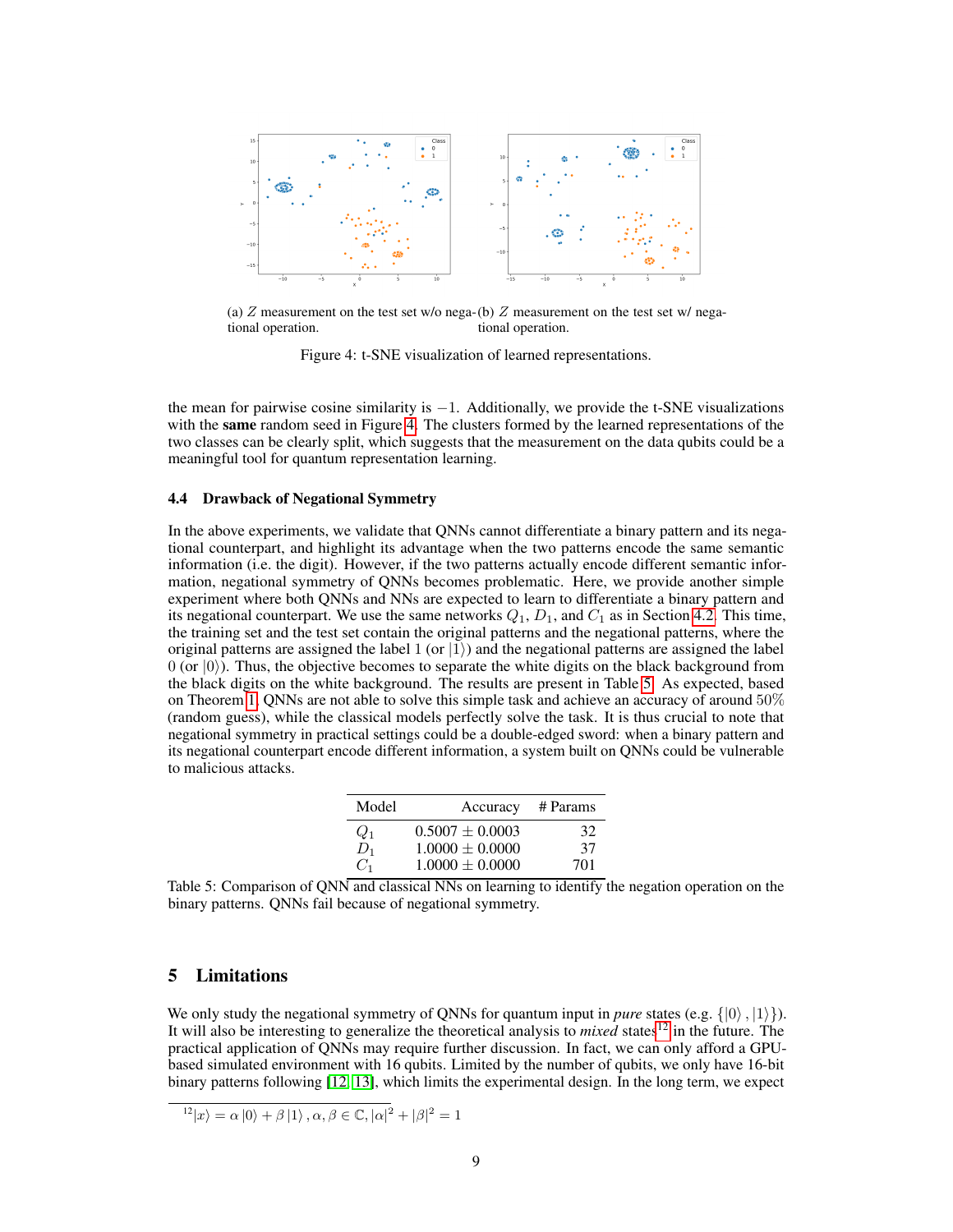more advanced mathematical and experimental tools to emerge from new joint developments in mathematics, physics, and engineering.

# 6 Conclusions

In this work, we present the negational symmetry of QNNs in binary pattern classification, a fundamental property of QNNs that has not been observed previously. We formalize and prove this property and discuss the mechanisms behind. We empirically validate the existence of this new form of invariance that is inherent in QNNs by simulated experiments and demonstrate that negational symmetry could be a double-edged sword in quantum applications. For research on QML in the long run, we believe that a better theoretical understanding of the properties of QNNs are required and that properties such as the negational symmetry need to be taken into account when designing QNNs to solve practical problems.

### Acknowledgments and Disclosure of Funding

We would like to thank Bob Coecke and Aleks Kissinger from the Department of Computer Science, University of Oxford, Shuxiang Cao from the Department of Physics, University of Oxford, and Edward Grant from the Department of Computer Science, University College London for valuable discussion. We would also like to thank Amazon, Google and Huawei for providing GPU computing service for this study.

### A Classical Neural Networks

There are two types of classical neural networks (NNs) for image classification, deep neural networks (DNNs) and convolutional neural networks (CNNs). A DNN or a multi-layer feed-forward network is a neural network composed of multiple fully-connected layers between the input and output layers. Each hidden layer is followed by an activation function to introduce non-linearity into the learning system. As stated in the Universality Theorem of neural networks [\[11,](#page-15-2) [15\]](#page-15-3), any continuous function can be approximated by a DNN when there are enough nodes and at least one hidden layer, which is the theoretical foundation of deep learning.

CNN is a more advanced variant of DNN. Compared with DNNs, the hidden layers of CNNs can additionally include convolutional layers and pooling layers. Given a fixed size of the receptive field, local information are computed as the weighted average by the the convolution operation before the activation function. Analogous to the number of hidden nodes in DNNs, the number of feature maps is an important hyperparameters for the neural architecture design within a convolutional layer. Another important feature of CNNs is the global pooling operation, including global average pooling and global max pooling, which can aggregate local information for each feature channel.

In supervised learning, given a dataset D with images  $\{x_j\}_{j=1}^n$  and labels  $\{y_j\}_{j=1}^n$ , the empirical risk is defined as

$$
\mathcal{R}_{\mathcal{D}} = \frac{1}{n} \sum_{j}^{n} \mathcal{L}(f_{\theta}(x_j), y_j), \tag{A.1}
$$

where  $\mathcal L$  is the loss function (e.g. for a binary classification task,  $\mathcal L$  is the binary cross entropy) and f is a NN classifier with free parameters  $\theta$ . The prediction  $f_{\theta}(x)$  is mapped into a binary label by thresholding on a real value  $\tau$ . The optimization goal for  $\theta$  is to minimize  $\mathcal R$  by mini-batch gradient descent. The update rule of  $\theta$  from iteration t to iteration  $t + 1$  is

$$
\boldsymbol{\theta}_{t+1} = \boldsymbol{\theta}_t - \eta_t \nabla_{\boldsymbol{\theta}_t} \mathcal{R}_{\mathcal{D}_{\text{mini}}} \tag{A.2}
$$

where  $\eta_t$  corresponds to the stepsize and  $\nabla_{\theta_t} \mathcal{R}_{\mathcal{D}_{\text{min}}}$  is the empirical estimate of the mini-batch gradient.

# B Variational Quantum Circuit

A variational quantum circuit (VQC) is a quantum circuit model that consists of a set of parametric quantum gates [\[29\]](#page-16-8). In the near term, a VQC is implemented through the hybrid quantum-classical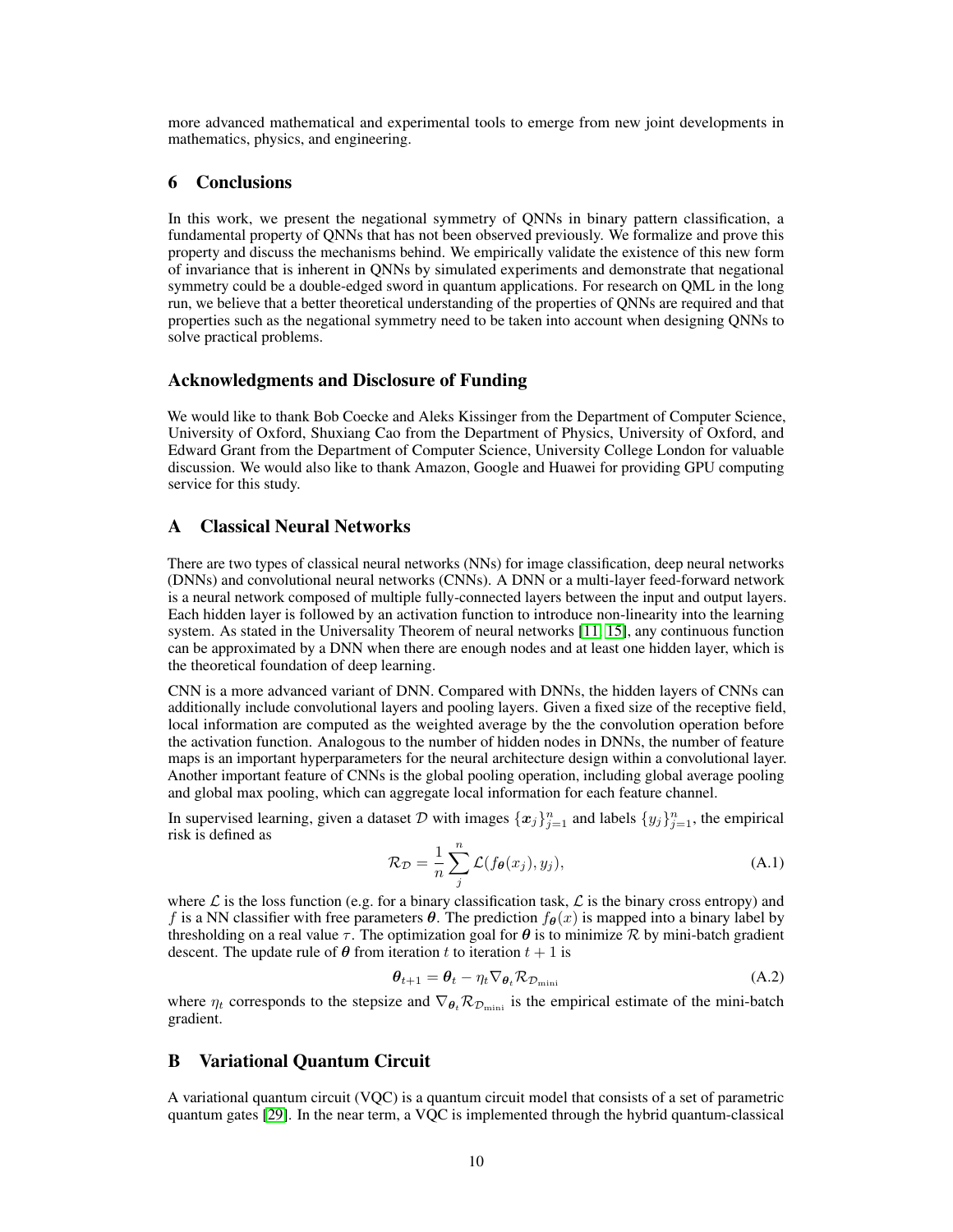(HQC) framework. In the HQC framework, a QML task is divided into two subtasks. The first subtask is to apply quantum gates to manipulate qubits in a quantum computer. This quantum process is analogous to the forward pass in a DNN. The second subtask is to optimize the parameters of quantum gates in a classical computer. This classical process is analogous to the backpropagation in a DNN. It has been shown that nonlinear functions can be approximated by VQCs  $[7, 26]$  $[7, 26]$  $[7, 26]$ , which demonstrates the potential values of VQCs in solving practical problems.

# C Quantum Information Basics

### C.1 Qubit

In quantum computing, the basic unit of information is a quantum bit or qubit. A qubit can be realized by different physical systems with two perfectly distinguishable states, e.g. the vertical polarization and horizontal polarization of a single photon. Assume each qubit is in one of two perfectly distinguishable states, we can represent the binary pattern by qubits.

### C.2 Tensor Product Hilbert Space

For system A with Hilbert space  $\mathbb{H}_A = \mathbb{C}^{d_A}$  with dimension  $d_A$  and system B with Hilbert space  $\mathbb{H}_B = \mathbb{C}^{d_B}$  with dimension  $d_B$ , the Hilbert space of the composite system AB is the tensor product of the Hilbert spaces of A and B. In formula,  $\mathbb{H}_{AB} = \mathbb{H}_A \otimes \mathbb{H}_B = \mathbb{C}^{d_A d_B}$ .

# C.3 Pauli Matrices

$$
\sigma_0 = I = \begin{bmatrix} 1 & 0 \\ 0 & 1 \end{bmatrix}, \sigma_x = X = \begin{bmatrix} 0 & 1 \\ 1 & 0 \end{bmatrix},
$$
  

$$
\sigma_y = Y = \begin{bmatrix} 0 & -i \\ i & 0 \end{bmatrix}, \sigma_z = Z = \begin{bmatrix} 1 & 0 \\ 0 & -1 \end{bmatrix}.
$$
 (C.1)

$$
\sigma_0^2 = \sigma_x^2 = \sigma_y^2 = \sigma_z^2 = I \tag{C.2}
$$

$$
X |0\rangle = |1\rangle, X |1\rangle = |0\rangle,
$$
  
\n
$$
Y |0\rangle = i |1\rangle, Y |1\rangle = i |0\rangle,
$$
  
\n
$$
Z |0\rangle = |0\rangle, Z |1\rangle = - |1\rangle
$$
\n(C.3)

#### C.4 Pauli Rotation Operators

<span id="page-10-0"></span>The rotation operators are generated by exponentiation of the Pauli matrices according to  $e^{(iA\theta)}$  =  $\cos(\theta)I + i\sin(\theta)\mathcal{M}$ , where  $\mathcal{M} \in \{X, Y, Z\}$ . The rotation gate  $R_a(\theta)$  is a single-qubit rotation through angle  $\theta$  (radians) around the corresponding axis  $a \in \{x, y, z\}$ .

<span id="page-10-1"></span>
$$
R_x(\theta) = e^{-i\frac{\theta X}{2}} = \cos\left(\frac{\theta}{2}\right)I - i\sin\left(\frac{\theta}{2}\right)X = \begin{bmatrix} \cos\left(\frac{\theta}{2}\right) & -i\sin\left(\frac{\theta}{2}\right) \\ -i\sin\left(\frac{\theta}{2}\right) & \cos\left(\frac{\theta}{2}\right) \end{bmatrix}
$$
 (C.4)

<span id="page-10-2"></span>
$$
R_y(\theta) = e^{-i\frac{\theta Y}{2}} = \cos\left(\frac{\theta}{2}\right)I - i\sin\left(\frac{\theta}{2}\right)Y = \begin{bmatrix} \cos\left(\frac{\theta}{2}\right) & -\sin\left(\frac{\theta}{2}\right) \\ \sin\left(\frac{\theta}{2}\right) & \cos\left(\frac{\theta}{2}\right) \end{bmatrix}
$$
 (C.5)

$$
R_z(\theta) = e^{-i\frac{\theta Z}{2}} = \cos\left(\frac{\theta}{2}\right)I - i\sin\left(\frac{\theta}{2}\right)Z = \begin{bmatrix} e^{-i\frac{\theta}{2}} & 0\\ 0 & e^{i\frac{\theta}{2}} \end{bmatrix}
$$
(C.6)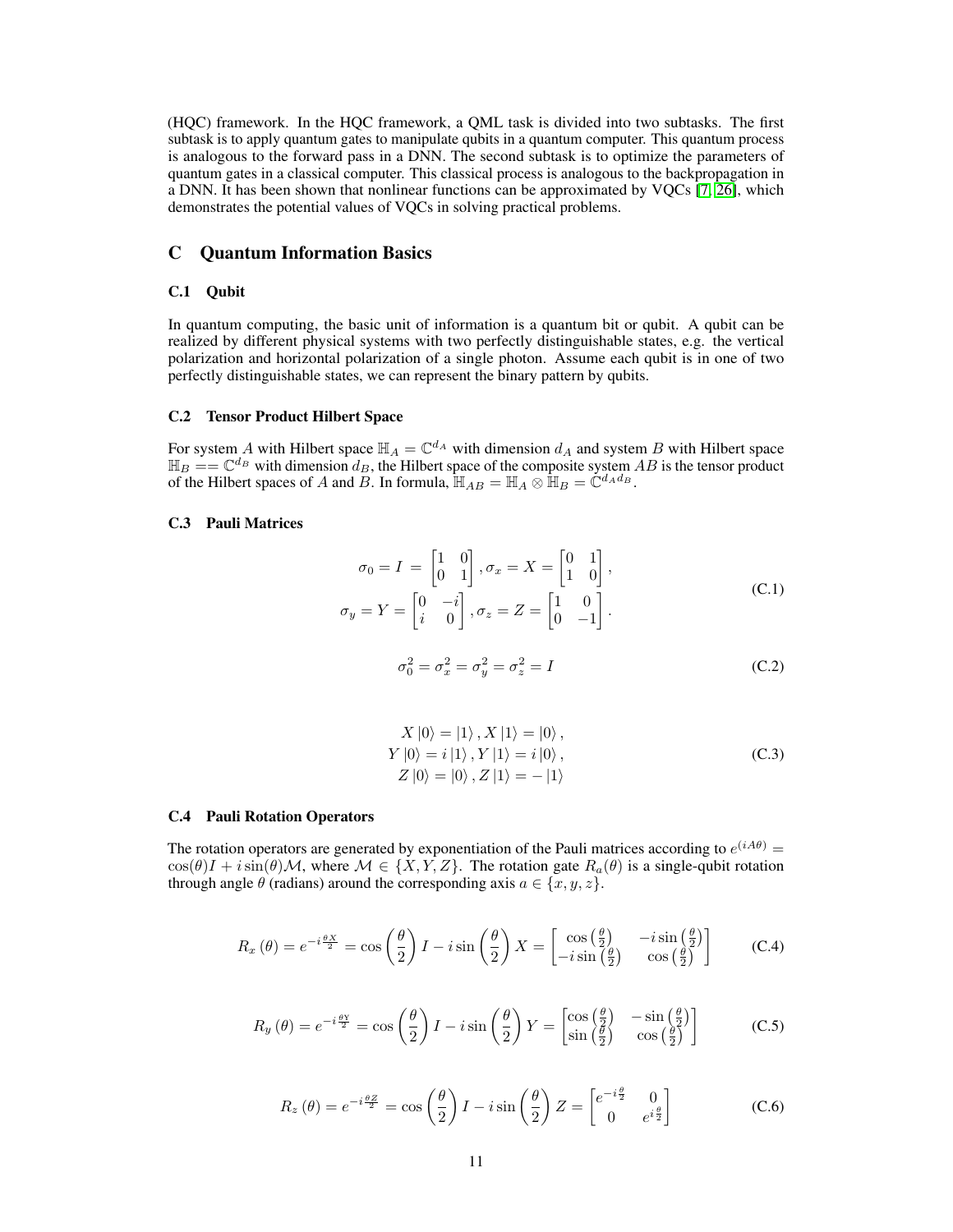#### C.5 Universality of ZX-calculus

According to Eq. [\(C.4\)](#page-10-0), Eq. [\(C.5\)](#page-10-1), and Eq. [\(C.6\)](#page-10-2), we notice that  $R_y(\theta) = Z^{\frac{1}{2}} R_x(\theta) Z^{\frac{1}{2} \dagger}$ , which we can use  $R_x$  and  $R_z$  to represent  $R_y$  with arbitrary angles. Formally, we have the following theorem.

**Theorem C.1** ([\[8\]](#page-15-15)). *For any unitary U on a single qubit there exist phases*  $\alpha$ ,  $\beta$ , and  $\gamma$  *such that* U *can be written as:*  $U = R_x(\gamma)R_z(\beta)R_x(\alpha)$ *. This is called the Euler decomposition of* U *and the phases*  $\alpha$ *,*  $\beta$ *, and*  $\gamma$  *are called the Euler angles.* 

Theorem C.2 ([\[8\]](#page-15-15)). *Any n-qubit unitary can be constructed out of the CNOT gate and phase gates.*

<span id="page-11-0"></span>**Theorem C.3.** For any nonlinear function, there exists at least one  $VQCU_{\theta}$  with following proper*ties: (1) it can be constructed out of the gate set*  $\mathbb{U} = \{R_x, R_z, \text{CNOT}\}\$  *with parameters*  $\theta$ ; (2) it *can*  $\epsilon$ -*approximate the nonlinear function for*  $\epsilon > 0$ *.* 

*Proof.*  $R_x$  and  $R_z$  are also called *phase gates* in ZX-calculus. Here, we use the fact that single-qubit elementary gates and two-qubit gates such as  $XX, ZZ, CZ$  are special cases of the gates in U or can be constructed out of U. Theorem [C.3](#page-11-0) is a direct result of the Universality Theorem of neural networks and the Universality Theorem of ZX-calculus.

### C.6 Quantum Correlation

Assume there is a composite system AB, where A and B are two qubits. We have  $|\Phi^+\rangle$  =  $\text{CNOT}(H \otimes I)(|0\rangle \otimes |0\rangle) = \frac{1}{\sqrt{2}}$  $\frac{1}{2}(|0\rangle \otimes |0\rangle + |1\rangle \otimes |1\rangle)$ , i.e. we create a Bell state through an entangling gate. If we measure  $\overrightarrow{A}$  and  $\overrightarrow{B}$  both in the same basis, we can verify that for the composite system  $AB$ , the outcomes of  $A$  and  $B$  are perfectly correlated. After the entangling gate,  $A$  and  $B$ become perfectly correlated. This phenomenon is called *quantum steering* or quantum correlation.

#### C.6.1 Computational Basis

A and B are in a Bell state. If we measure A and B both in the computational basis  $\{|0\rangle, |1\rangle\}$ , the probability that both  $A$  and  $B$  get outcome 0 is

$$
P_{A,B}(0,0) = |(\langle 0 | \otimes \langle 0 | \rangle | \Phi^+ \rangle |^2
$$
  
= |(\langle 0 | \otimes \langle 0 | \rangle \frac{1}{\sqrt{2}}(|0\rangle \otimes |0\rangle + |1\rangle \otimes |1\rangle)|^2  
= |\frac{1}{\sqrt{2}}|^2 |(\langle 0 | \otimes \langle 0 | \rangle (|0\rangle \otimes |0\rangle) +  
( $\langle 0 | \otimes \langle 0 | \rangle (|1\rangle \otimes |1\rangle)|^2$   
=  $\frac{1}{2}$  |(\langle 0 \rangle 0 \langle 0 \rangle 0) + (\langle 0 \rangle 1 \langle 0 \rangle 1)|^2  
=  $\frac{1}{2}$ 

In the same way, we have

$$
P_{A,B}(0,1) = |(\langle 0 | \otimes \langle 1 | \rangle | \Phi^+ \rangle)|^2 = 0
$$
 (C.8)

$$
P_{A,B}(1,0) = |(\langle 1 | \otimes \langle 0 | \rangle | \Phi^+ \rangle)|^2 = 0
$$
 (C.9)

$$
P_{A,B}(1,1) = |(\langle 1 | \otimes \langle 1 | \rangle | \Phi^+ \rangle)|^2 = \frac{1}{2}
$$
 (C.10)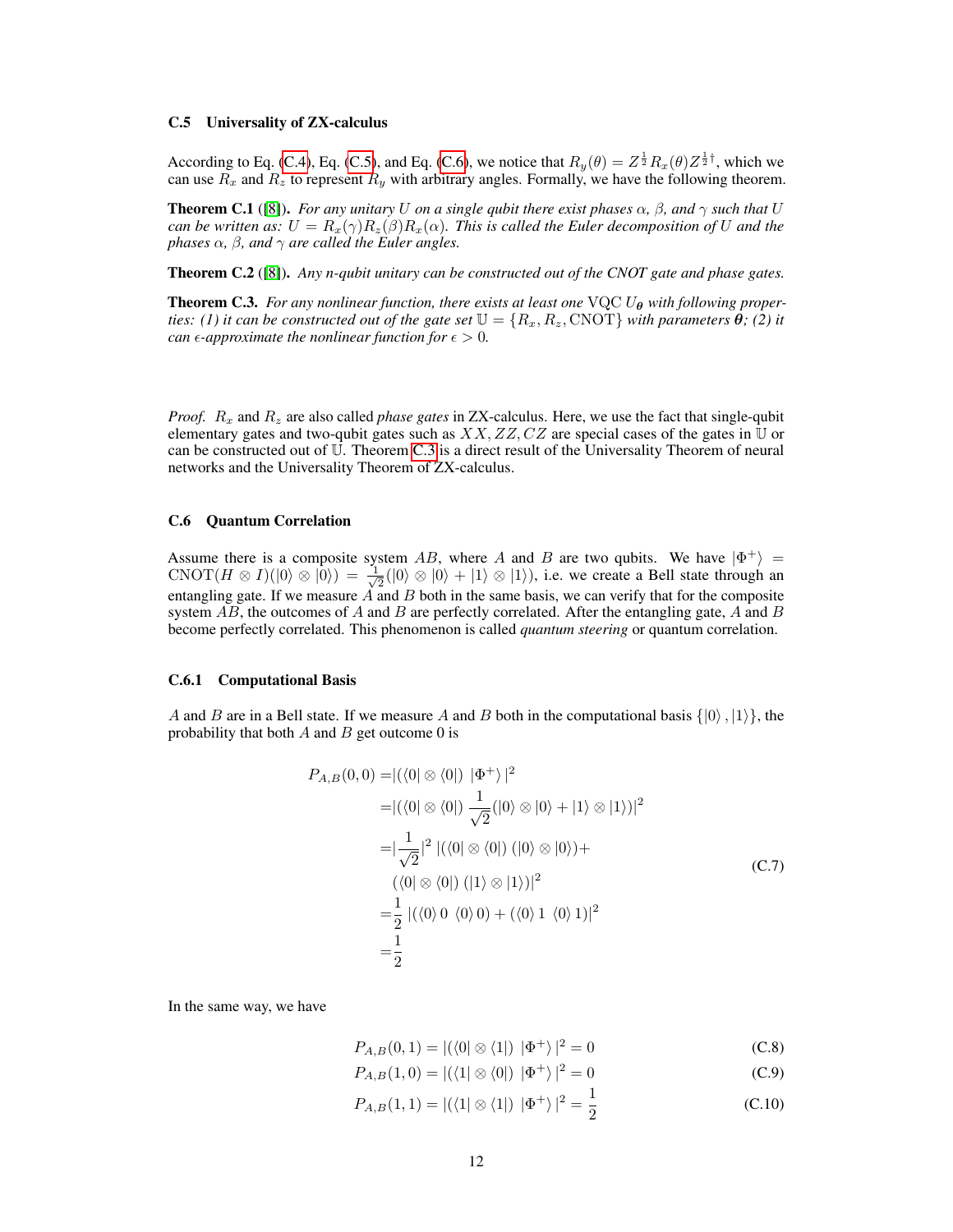# C.6.2 Fourier Basis

Similarly, if we measure A and B both in the Fourier basis  $\{|\text{+}\rangle$ ,  $|-\rangle\}$ , where  $|+\rangle = \frac{1}{\sqrt{2}}$  $\frac{1}{2}(|0\rangle + |1\rangle)$ and  $|-\rangle = \frac{1}{\sqrt{2}}$  $\frac{1}{2}(|0\rangle - |1\rangle)$ , we have

$$
P_{A,B}(+,+) = |(\langle +| \otimes \langle +| \rangle | \Phi^+ \rangle)|^2 = \frac{1}{2}
$$
 (C.11)

$$
P_{A,B}(+,-) = |(\langle +| \otimes \langle -| \rangle | \Phi^+ \rangle |^2 = 0
$$
 (C.12)

$$
P_{A,B}(-,+)=|(\langle -|\otimes\langle +|)|\Phi^{+}\rangle)|^{2}=0
$$
 (C.13)

$$
P_{A,B}(-,-) = |(\langle -| \otimes \langle -|) | \Phi^+ \rangle|^2 = \frac{1}{2}
$$
 (C.14)

# D Theoretical Analysis

### <span id="page-12-3"></span>D.1 Sketch of Proof for Theorem 1

The mathematical proof for Theorem 1 is straightforward for QNNs with finite qubits. For simplicity, we assume that there is only one readout qubit  $|1\rangle$  and one data qubit  $|0\rangle$  (the opposite is then  $|1\rangle$ . Here, we demonstrate the proof for QNN (*XX-ZZ*) with Z-measurement. The proof for multiple data qubits and QNNs with different architectures follow the same logic. We use the notations in Section 2 and Section 3.

<span id="page-12-1"></span>
$$
U_{\theta} = \frac{1}{2} \begin{bmatrix} \cos(\frac{\theta_{1}}{2})(e^{-i\theta_{2}}+1) & \cos(\frac{\theta_{1}}{2})(e^{i\theta_{2}}-1) & -i\sin(\frac{\theta_{1}}{2})(e^{-i\theta_{2}}+1) & i\sin(\frac{\theta_{1}}{2})(e^{-i\theta_{2}}-1) \\ \cos(\frac{\theta_{1}}{2})(e^{-i\theta_{2}}-1) & \cos(\frac{\theta_{1}}{2})(e^{-i\theta_{2}}+1) & -i\sin(\frac{\theta_{1}}{2})(e^{-i\theta_{2}}-1) & i\sin(\frac{\theta_{1}}{2})(e^{-i\theta_{2}}+1) \\ -i\sin(\frac{\theta_{1}}{2})(1+e^{-i\theta_{2}}) & i\sin(\frac{\theta_{1}}{2})(1-e^{-i\theta_{2}}) & \cos(\frac{\theta_{1}}{2})(1+e^{i\theta_{2}}) & \cos(\frac{\theta_{1}}{2})(1-e^{i\theta_{2}}) \\ -i\sin(\frac{\theta_{1}}{2})(1-e^{-i\theta_{2}}) & i\sin(\frac{\theta_{1}}{2})(1+e^{-i\theta_{2}}) & \cos(\frac{\theta_{1}}{2})(1-e^{i\theta_{2}}) & \cos(\frac{\theta_{1}}{2})(1+e^{i\theta_{2}}) \end{bmatrix}
$$
(D.1)

Following Eq. 1, we have

<span id="page-12-2"></span>
$$
f_{\theta}(\boldsymbol{x}) = \langle 1, 0 | U_{\theta}^{\dagger} | Z \otimes I | U_{\theta} | 1, 0 \rangle, \qquad (D.2)
$$

<span id="page-12-0"></span>where

$$
U_{\theta} = (H \otimes I)(R_x(\theta_1) \otimes R_x(\theta_1))(R_z(\theta_2) \otimes R_z(\theta_2))(H \otimes I).
$$
 (D.3)

We have

$$
H \otimes I = \frac{1}{\sqrt{2}} \begin{bmatrix} 1 & 1 & 0 & 0 \\ 1 & -1 & 0 & 0 \\ 0 & 0 & 1 & 1 \\ 0 & 0 & 1 & -1 \end{bmatrix},
$$
  

$$
R_x(\theta_1) \otimes R_x(\theta_1) = \begin{bmatrix} \cos(\frac{\theta_1}{2}) & 0 & 0 & -i\sin(\frac{\theta_1}{2}) \\ 0 & \cos(\frac{\theta_1}{2}) & -i\sin(\frac{\theta_1}{2}) & 0 \\ 0 & -i\sin(\frac{\theta_1}{2}) & \cos(\frac{\theta_1}{2}) & 0 \\ -i\sin(\frac{\theta_1}{2}) & 0 & 0 & \cos(\frac{\theta_1}{2}) \end{bmatrix},
$$

and

$$
R_z(\theta_2) \otimes R_z(\theta_2) = \begin{bmatrix} e^{-i\theta_2} & 0 & 0 & 0 \\ 0 & 1 & 0 & 0 \\ 0 & 0 & 1 & 0 \\ 0 & 0 & 0 & e^{i\theta_2} \end{bmatrix}.
$$

Substitute  $H \otimes I$ ,  $R_x(\theta_1) \otimes R_x(\theta_1)$  and  $R_z(\theta_2) \otimes R_z(\theta_2)$  into Eq. [D.3,](#page-12-0) we have  $U_{\theta}$  in Eq. [D.1.](#page-12-1) We have

$$
U_{\theta}|1,0\rangle = \begin{bmatrix} -i\sin(\frac{\theta_{1}}{2})(e^{-i\theta_{2}}+1) \\ -i\sin(\frac{\theta_{1}}{2})(e^{-i\theta_{2}}-1) \\ \cos(\frac{\theta_{1}}{2})(1+e^{i\theta_{2}}) \\ \cos(\frac{\theta_{1}}{2})(1-e^{i\theta_{2}}) \end{bmatrix} = \begin{bmatrix} -\sin(\frac{\theta_{1}}{2})\sin(\theta_{2}) - i\sin(\frac{\theta_{1}}{2})(\cos(\theta_{2})+1) \\ -\sin(\frac{\theta_{1}}{2})\sin(\theta_{2}) - i\sin(\frac{\theta_{1}}{2})(\cos(\theta_{2})-1) \\ \cos(\frac{\theta_{1}}{2})(1+\cos(\theta_{2}))+i\cos(\frac{\theta_{1}}{2})\sin(\theta_{2}) \\ \cos(\frac{\theta_{1}}{2})(1-\cos(\theta_{2}))-i\cos(\frac{\theta_{1}}{2})\sin(\theta_{2}) \end{bmatrix}
$$
(D.4)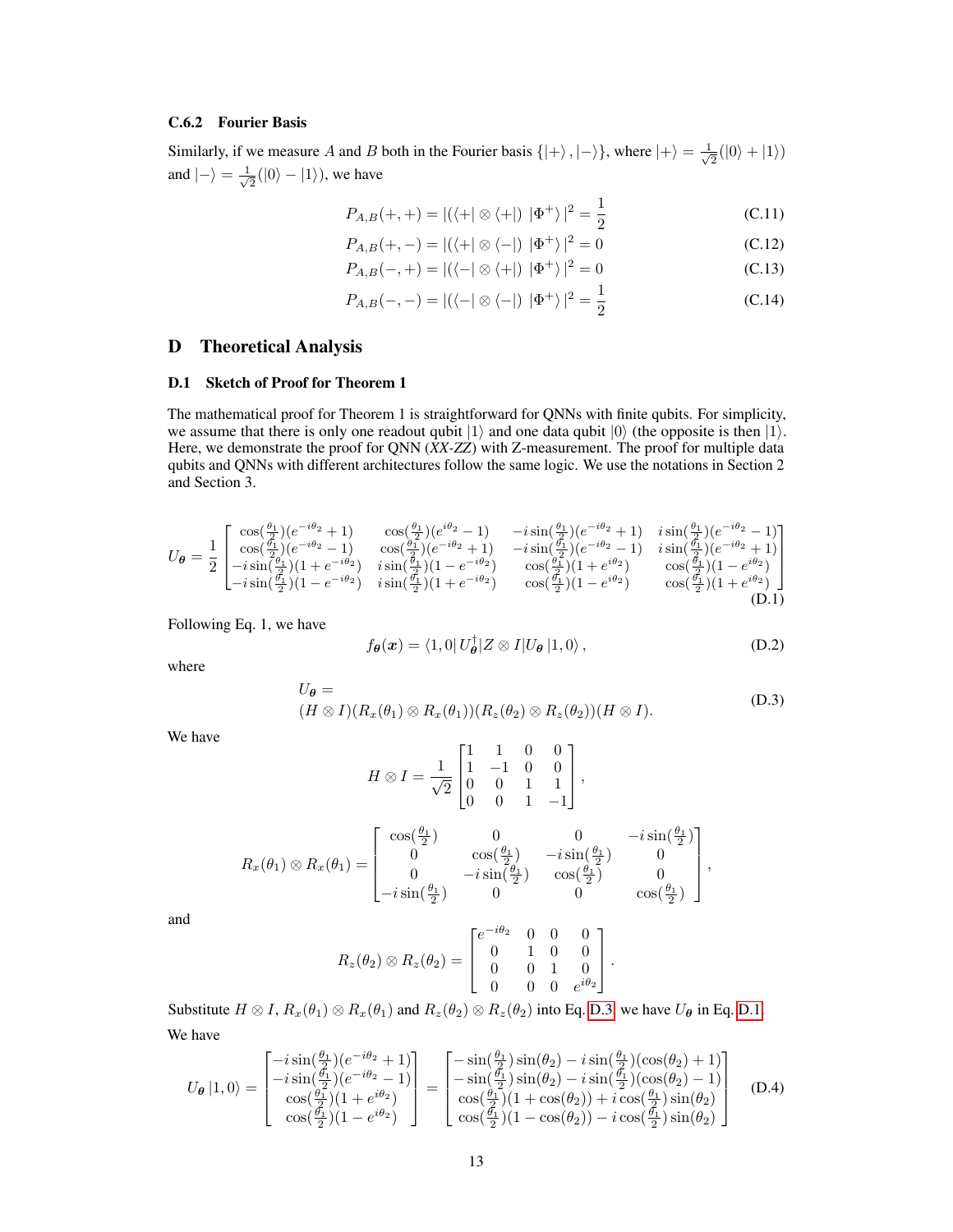, where

$$
|1,0\rangle = [0 \quad 0 \quad 1 \quad 0]^T.
$$

$$
Z \otimes I = \begin{bmatrix} 1 & 0 & 0 & 0 \\ 0 & 1 & 0 & 0 \\ 0 & 0 & -1 & 0 \\ 0 & 0 & 0 & -1 \end{bmatrix}
$$

Substitute  $Z \otimes I$  and  $U_{\theta} |1, 0\rangle$  into Eq. [D.2,](#page-12-2) we have

$$
f_{\theta}(\boldsymbol{x}) = \sin^2(\frac{\theta_1}{2}) - \cos^2(\frac{\theta_1}{2})
$$
 (D.5)

Similarly, we have

$$
U_{\theta}|1,1\rangle = \begin{bmatrix} i\sin(\frac{\theta_{1}}{2})(e^{-i\theta_{2}}-1) \\ i\sin(\frac{\theta_{1}}{2})(e^{-i\theta_{2}}+1) \\ \cos(\frac{\theta_{1}}{2})(1-e^{i\theta_{2}}) \\ \cos(\frac{\theta_{1}}{2})(1+e^{i\theta_{2}}) \end{bmatrix} = \begin{bmatrix} \sin(\frac{\theta_{1}}{2})\sin(\theta_{2}) + i\sin(\frac{\theta_{1}}{2})(\cos(\theta_{2})-1) \\ \sin(\frac{\theta_{1}}{2})\sin(\theta_{2}) + i\sin(\frac{\theta_{1}}{2})(\cos(\theta_{2})+1) \\ \cos(\frac{\theta_{1}}{2})(1-\cos(\theta_{2})) - i\cos(\frac{\theta_{1}}{2})\sin(\theta_{2}) \\ \cos(\frac{\theta_{1}}{2})(1+\cos(\theta_{2})) + i\cos(\frac{\theta_{1}}{2})\sin(\theta_{2}) \end{bmatrix}
$$
(D.6)

 $|1, 1\rangle = [0 \ 0 \ 0 \ 1]^T$ ,

, where

and

.

$$
f_{\theta}(\tilde{x}) = \langle 1, 1 | U_{\theta}^{\dagger} | Z \otimes I | U_{\theta} | 1, 1 \rangle
$$
  
=  $\sin^2(\frac{\theta_1}{2}) - \cos^2(\frac{\theta_1}{2}).$  (D.7)

So  $f_{\theta}(x) = f_{\theta}(\tilde{x})$ .

### D.2 Sketch of Proof for Theorem 2

The proof is similar to Appendix [D.1.](#page-12-3) Again, we prove the fundamental case where there is one readout qubit and one data qubit for QNN (*XX-ZZ*) with Z-measurement.

Following Eq. 5, we have

<span id="page-13-1"></span>
$$
g_{\theta}(\boldsymbol{x}) = \langle 1, 0 | U_{\theta}^{\dagger} | Z \otimes Z | U_{\theta} | 1, 0 \rangle, \qquad (D.8)
$$

where

$$
Z \otimes Z = \begin{bmatrix} 1 & 0 & 0 & 0 \\ 0 & -1 & 0 & 0 \\ 0 & 0 & 1 & 0 \\ 0 & 0 & 0 & -1 \end{bmatrix}.
$$

Substitute  $Z \otimes Z$  and  $U_{\theta} |1,0\rangle$  into Eq. [D.8,](#page-13-1) we have

 $g_{\boldsymbol{\theta}}(\boldsymbol{x}) = (\sin^2(\frac{\theta_1}{2}))$  $(\frac{\theta_1}{2}) - \cos^2(\frac{\theta_1}{2})$  $\frac{\sqrt{1}}{2}$ )) cos( $\theta_2$ ) (D.9)

. Similarly, we have

$$
g_{\theta}(\tilde{\boldsymbol{x}}) = \langle 1, 1 | U_{\theta}^{\dagger} | Z \otimes Z | U_{\theta} | 1, 1 \rangle
$$
  
=  $-(\sin^2(\frac{\theta_1}{2}) - \cos^2(\frac{\theta_1}{2})) \cos(\theta_2).$  (D.10)

So  $g_{\theta}(x) = -g_{\theta}(\tilde{x}).$ 

### <span id="page-13-0"></span>E Experiments

### E.1 Datasets

The MNIST dataset [\[20\]](#page-15-20) is a benchmark dataset for evaluating naive ML algorithms, which comprises images of ten handwritten digits from 0 to 9. The dataset has a training set of 60,000 examples, and a test set of 10,000 examples. The digits have been size-normalized and centered in a grayscale fixed-size image. Each image has a fixed resolution of  $28 \times 28$ .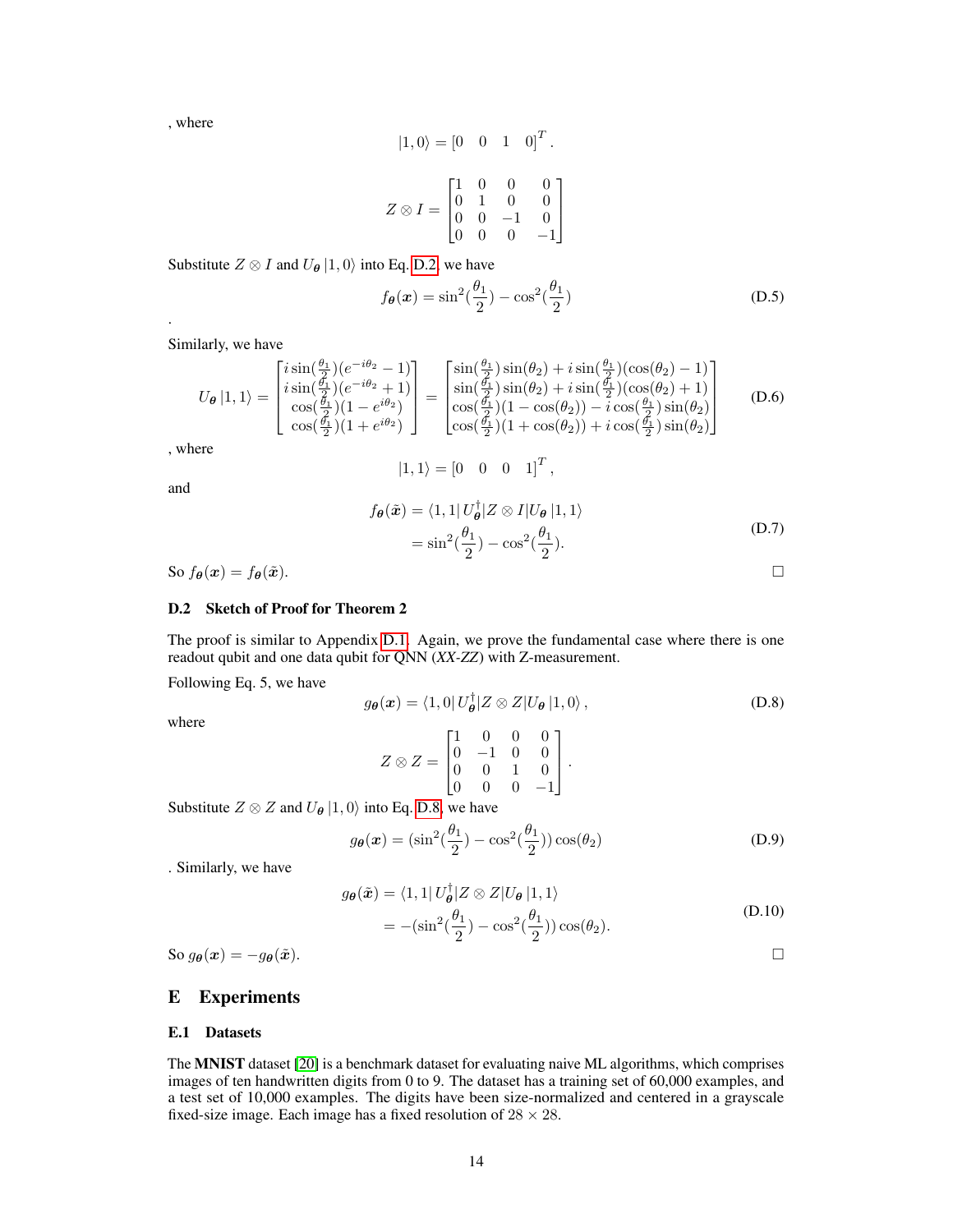<span id="page-14-1"></span>

| Model             | C     | w/o Negation | w/ Negation |
|-------------------|-------|--------------|-------------|
| <b>QNN</b>        |       | 0.9783       | 0.9783      |
| <b>SVM-Linear</b> | 0.001 | 0.9787       | 0.0169      |
|                   | 0.01  | 0.9944       | 0.0056      |
|                   | 0.1   | 0.9753       | 0.0258      |
|                   | 1     | 0.9753       | 0.3708      |
|                   | 10    | 0.9978       | 0.1506      |
|                   | 100   | 0.9978       | 0.0112      |
| <b>SVM-RBF</b>    | 0.001 | 0.5584       | 0.3730      |
|                   | 0.01  | 0.9933       | 0.3730      |
|                   | 0.1   | 0.9978       | 0.0449      |
|                   |       | 0.9753       | 0.3730      |
|                   | 10    | 0.9753       | 0.3730      |
|                   | 100   | 0.9753       | 0.3730      |

Table 6: Comparison of QNN and SVMs with different kernel functions and regularization hyperparameter on negational symmetry. C is the regularization parameter. SVMs do not have negational symmetry.

### E.2 Classical Neural Networks

For a comprehensive understanding of QNNs, we will show that negational symmetry is a unique property of QNNs when considering the large family of classical NNs. Here, we compare QNNs with 2 categories of classical models. Note, we choose simple models to validate negational symmetry instead of showing high performances.

**Deep Neural Networks** The first category is DNNs. The 2-layer DNN  $D_1$  (16 - 2 - 1) in Section [4.2](#page-6-2) is treated as the baseline. We investigate 3 variants of the baseline: (i) increasing the number of nodes in the hidden layer  $D_2$  (16 - 16 - 1); (ii) increasing the number of hidden layers  $D_3$  (16 - 16 - 2 - 1); and (iii) increasing both the number of nodes in the hidden layer and the number of hidden layers  $D_4$ (16 - 16 - 16 - 1). Compared with  $Q_1$ , DNNs suffer from severe overfitting when the test set is bit-flipped. We notice that DNNs with a large number of nodes in the last hidden layer show slightly better performance than DNNs with a small number of nodes in the last hidden layer.

Convolutional Neural Networks The second category is CNNs, which is a strong baseline. Considering the image resolution is only  $4 \times 4$ , we only use CNNs with simple architectures. The convolution operation is padded to have the same input and output feature map size. Each convolutional layer is followed by a ReLU activation function. We use max pooling to downscale the image size and use global average pooling to extract features from each feature channel. For a fair comparison and to avoid overfitting, we set the number of feature channels for a convolutional layer to be 16. We consider a 2-layer CNN  $C_1$  and a 3-layer CNN  $C_2$ . Let CV stands for 1D convolutional layer with filter size 3 and stride 1, and *FC* stand for fully-connected layer. Given an example, the input for CNNs is a 16-element binary vector and the output is a logit. The architecture of  $C_1$  is  $CV-FC$  and the architecture of  $C_2$  is  $CV-CV-FC$ . Even with simplified architectures, CNNs still have much more parameters than QNNs and DNNs. Accordingly, CNNs have better performance on the original test set, but fail on the test set with negational operation.

### E.3 Support Vector Machines

In addition to classical NNs, we compare QNNs with support vector machines (SVM). SVM is one of the most robust prediction methods, which played an important role in ML before the era of deep learning. We use the default implementation of support vector machines in scikit-learn.<sup>[13](#page-14-0)</sup> In this work, we compare a QNN  $(Q_1)$  with two representative kernel functions of SVMs, which are the linear kernel and the radial basis function (RBF) kernel. For a RBF kernel  $\exp{\{-\gamma||x_i - x_i||^2\}}$ , we set  $\gamma = 1/(16 * \text{Var}(\boldsymbol{X}))$ , where  $x_i$  and  $x_j$  are training binary data vectors, and  $\boldsymbol{X}$  is the training

<span id="page-14-0"></span><sup>13</sup><https://scikit-learn.org/stable/modules/svm.html>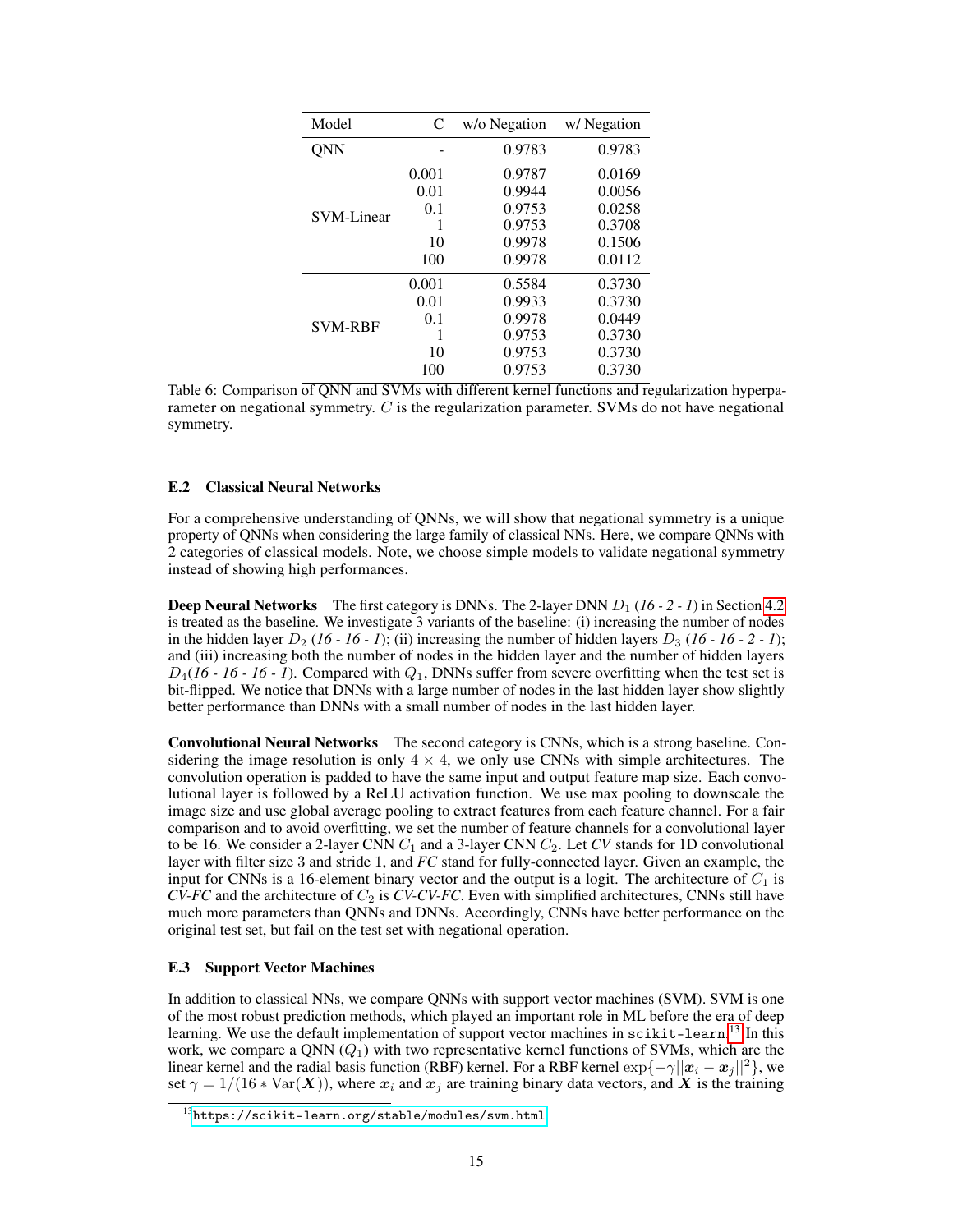binary data matrix. The reported performance are present in Table [6.](#page-14-1) SVMs are quite sensitive to the regularization hyperparameter  $C$  when the test set is bit-flipped.

### **References**

- <span id="page-15-0"></span>[1] F. Arute, K. Arya, R. Babbush, D. Bacon, J. C. Bardin, R. Barends, R. Biswas, S. Boixo, F. G. Brandao, D. A. Buell, et al. Quantum supremacy using a programmable superconducting processor. *Nature*, 574(7779):505–510, 2019.
- <span id="page-15-10"></span>[2] A. Azulay and Y. Weiss. Why do deep convolutional networks generalize so poorly to small image transformations? *Journal of Machine Learning Research*, 20(184):1–25, 2019.
- <span id="page-15-8"></span>[3] J. Bausch. Recurrent quantum neural networks. In H. Larochelle, M. Ranzato, R. Hadsell, M. F. Balcan, and H. Lin, editors, *Advances in Neural Information Processing Systems*, volume 33, pages 1368–1379. Curran Associates, Inc., 2020.
- <span id="page-15-17"></span>[4] Y. Bengio, A. Courville, and P. Vincent. Representation learning: A review and new perspectives. *IEEE Transactions on Pattern Analysis and Machine Intelligence*, 35(8):1798–1828, 2013.
- <span id="page-15-1"></span>[5] J. Biamonte, P. Wittek, N. Pancotti, P. Rebentrost, N. Wiebe, and S. Lloyd. Quantum machine learning. *Nature*, 549(7671):195–202, 2017.
- <span id="page-15-11"></span>[6] A. Bietti and J. Mairal. Group invariance, stability to deformations, and complexity of deep convolutional representations. *The Journal of Machine Learning Research*, 20(1):876–924, 2019.
- <span id="page-15-19"></span>[7] Y. Cao, G. G. Guerreschi, and A. Aspuru-Guzik. Quantum neuron: an elementary building block for machine learning on quantum computers. *arXiv preprint arXiv:1711.11240*, 2017.
- <span id="page-15-15"></span>[8] B. Coecke and A. Kissinger. *Picturing Quantum Processes*. Cambridge University Press, 2017.
- <span id="page-15-6"></span>[9] I. Cong, S. Choi, and M. D. Lukin. Quantum convolutional neural networks. *Nature Physics*, 15(12):1273– 1278, 2019.
- <span id="page-15-16"></span>[10] G. E. Crooks. Gradients of parameterized quantum gates using the parameter-shift rule and gate decomposition, 2019.
- <span id="page-15-2"></span>[11] G. Cybenko. Approximation by superpositions of a sigmoidal function. *Mathematics of control, signals and systems*, 2(4):303–314, 1989.
- <span id="page-15-5"></span>[12] E. Farhi and H. Neven. Classification with quantum neural networks on near term processors. *arXiv preprint arXiv:1802.06002*, 2018.
- <span id="page-15-13"></span>[13] E. Farhi, H. Neven, et al. Classification with quantum neural networks on near term processors. *Quantum Review Letters*, 1(2 (2020)):10–37686, 2020.
- <span id="page-15-4"></span>[14] K. He, X. Zhang, S. Ren, and J. Sun. Deep residual learning for image recognition. In *IEEE CVPR*, pages 770–778, 2016.
- <span id="page-15-3"></span>[15] K. Hornik, M. Stinchcombe, and H. White. Multilayer feedforward networks are universal approximators. *Neural Networks*, 2(5):359–366, 1989.
- <span id="page-15-9"></span>[16] J.-H. Jacobsen, A. Smeulders, and E. Oyallon. i-revnet: Deep invertible networks. In *International Conference on Learning Representations*, 2018.
- <span id="page-15-12"></span>[17] O. S. Kayhan and J. C. v. Gemert. On translation invariance in cnns: Convolutional layers can exploit absolute spatial location. In *Proceedings of the IEEE/CVF Conference on Computer Vision and Pattern Recognition*, pages 14274–14285, 2020.
- <span id="page-15-7"></span>[18] I. Kerenidis, J. Landman, and A. Prakash. Quantum algorithms for deep convolutional neural networks. In *International Conference on Learning Representations*, 2020.
- <span id="page-15-18"></span>[19] D. P. Kingma and J. Ba. Adam: A method for stochastic optimization. In *International Conference on Learning Representations*, 2015.
- <span id="page-15-20"></span>[20] Y. LeCun, L. Bottou, Y. Bengio, and P. Haffner. Gradient-based learning applied to document recognition. *Proceedings of the IEEE*, 86(11):2278–2324, 1998.
- <span id="page-15-14"></span>[21] J.-G. Liu and L. Wang. Differentiable learning of quantum circuit born machines. *Physical Review A*, 98(6):062324, 2018.